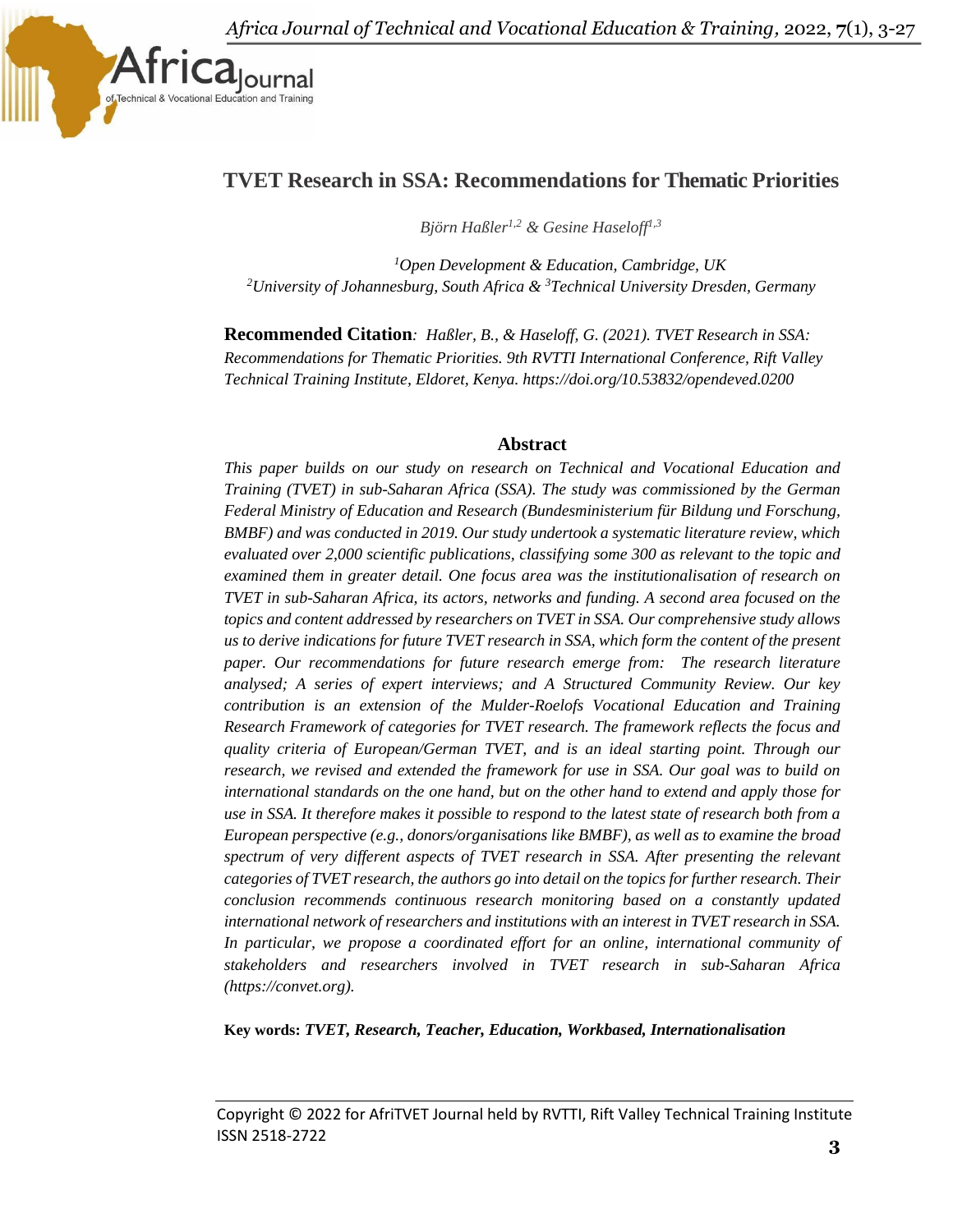## **Introduction**

This paper builds on an earlier study (Haßler et al., 2020) focused on the state of research on Technical and Vocational Education and Training (TVET) in sub-Saharan Africa (SSA). The study (Haßler et al., 2020, hereafter TVET-R-SSA) was commissioned by the German Federal Ministry of Education and Research (Bundesministerium für Bildung und Forschung; BMBF) and conducted in 2019– 20. A systematic literature review was undertaken to evaluate over 2,000 scientific publications for the study, classifying some

300 of them as relevant to our investigation. One focus was on the institutionalization of research on TVET in sub-Saharan Africa, its actors, networks, and funding. As a secondary focus, the authors analyzed the topics and content addressed by researchers on TVET in sub-Saharan Africa. The full report with an appendix containing a bibliography of some 50 pages is freely available under a Creative Commons licence (TVET-R-SSA).

The report allowed us to draw conclusions for future TVET research in SSA. Such recommendations for further research emerge from TVET-R-SSA by drawing on the research literature analyzed, the series of interviews conducted, and the Structured Community Review. Our earlier recommendations (TVET-R-SSA) echo the recommendations of other researches, namely (1) to undertake further evaluations (cf. Ethiopia: Belwal, Dawit & Medhanie, 2010), (2) to undertake follow-up research building on earlier results (cf. Ghana: David & Asamoah, 2011; Uganda: Tukamushaba

& Xiao, 2012), and (3) to undertake replication studies (cf. Kenya: Mayaka & King, 2002, Cameroon: Lange & Benavot, 2016).

However, while TVET-R-SSA made a range of such recommendations for further research, it provided neither a systematic catalogue of research topics that should be examined nor a systematic catalogue for SSA. Because of this, it is difficult to undertake systematic TVET research in SSA, which could focus on drawing broader conclusions to fill existing gaps. We therefore ask: how can the specific recommendations (TVET-R-SSA) be placed into a framework to obtain more comprehensive insights and transferability?

While there is no such framework for TVET research in SSA, there is a global framework of categories for TVET research developed by Mulder & Roelofs (2012). The Mulder/Roelofs Vocational Education and Training Research Framework we used is based on earlier representations of research classification in TVET (Mulder & Roelofs,

2012; Mulder & Roelofs, 2011; Rauner & Maclean, 2008, Rauner, 2017; and McGrath et al., 2019). It is suitable for examining a comprehensive spectrum of very different aspects of global TVET research. In this paper, we examine this framework in light of TVET-R-SSA, enabling us to modify the framework as needed.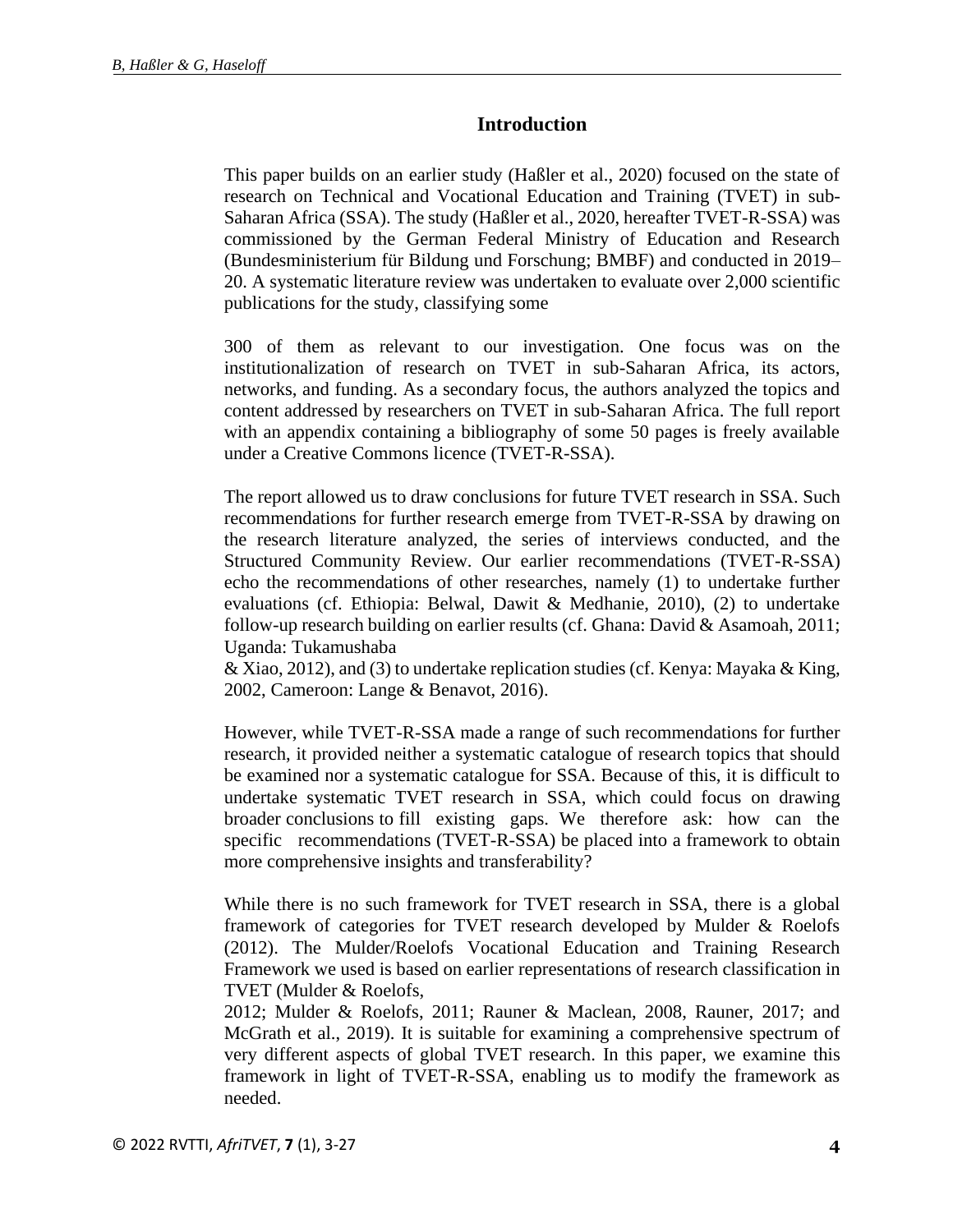The following sections discuss various aspects of the Mulder/Roelofs framework in relation to our earlier findings. A comparison table is available separately (Haßler & Haseloff, 2021). Note that, in the text below, the word 'Section' refers to the different sections in this paper. The word 'Chapter' refers to the chapters in TVET-R-SSA.

## **Central Thematic Priorities**

This first section focuses on the central thematic priorities emerging fromTVET-R-SSA. These priorities are: research on teaching and learning (Section 1.1), cooperation among different places of learning (Section 1.2), continuous teacher qualification and further training, as well as integration of "side entrants" and "career changers" (Section 1.3), models for integrated initial and further/in-service teacher education (Section 1.4), issues of inclusion, integration, and participation in TVET (Section 1.5), and information and communication technology (ICT) in education (Sector 1.6).

### **Teaching and Learning Research**

According to both TVET-R-SSA and Mulder/Roelofs, questions regarding the pedagogical or educational design of teaching and learning in TVET are considered a core area of TVET research and require timely responses. Such questions should be examined holistically in an international and interdisciplinary context (such as employment and social research). They should also be examined under various aspects of TVET, such as curriculum development, and work-/demand-oriented TVET.

In the reviewed literature (TVET-R-SSA), the current state of learning and teaching in TVET is described as problematic. TVET is often based on curricula that are perceived as being inadequate and producing questionable results. Research could usefully examine the underlying theories for learning and teaching in TVET in SSA. Internationally recognised and tested models for learning and teaching in TVET should be considered for comparison. However, the aim should not be a simplistic transfer of successful concepts from Europe or Asia to SSA. Research must identify and test which international concepts can be used in various countries in SSA, considering what changes need to be made and where regional/international coordination is beneficial.

Analysis of the research literature (TVET-R-SSA) shows that the dominant paradigm in SSA is competency-based teaching and learning (Deissinger, 2013), which broadly follows the Anglo-Saxon tradition of TVET. We note that this paradigm differs from the competence-based TVET prevalent in Germany (TVET-R-SSA) as recommended by the Standing Conference of the Ministers of Education and Cultural Affairs of the Countries in the Federal Republic of Germany (Ständige Konferenz der Kultusminister der Länder in der Bundesrepublik Deutschland, KMK, 2011). Further research on understanding competency-based teaching and learning or the scientific-theoretical basis of TVET research is highly relevant to developing theoretical ideas.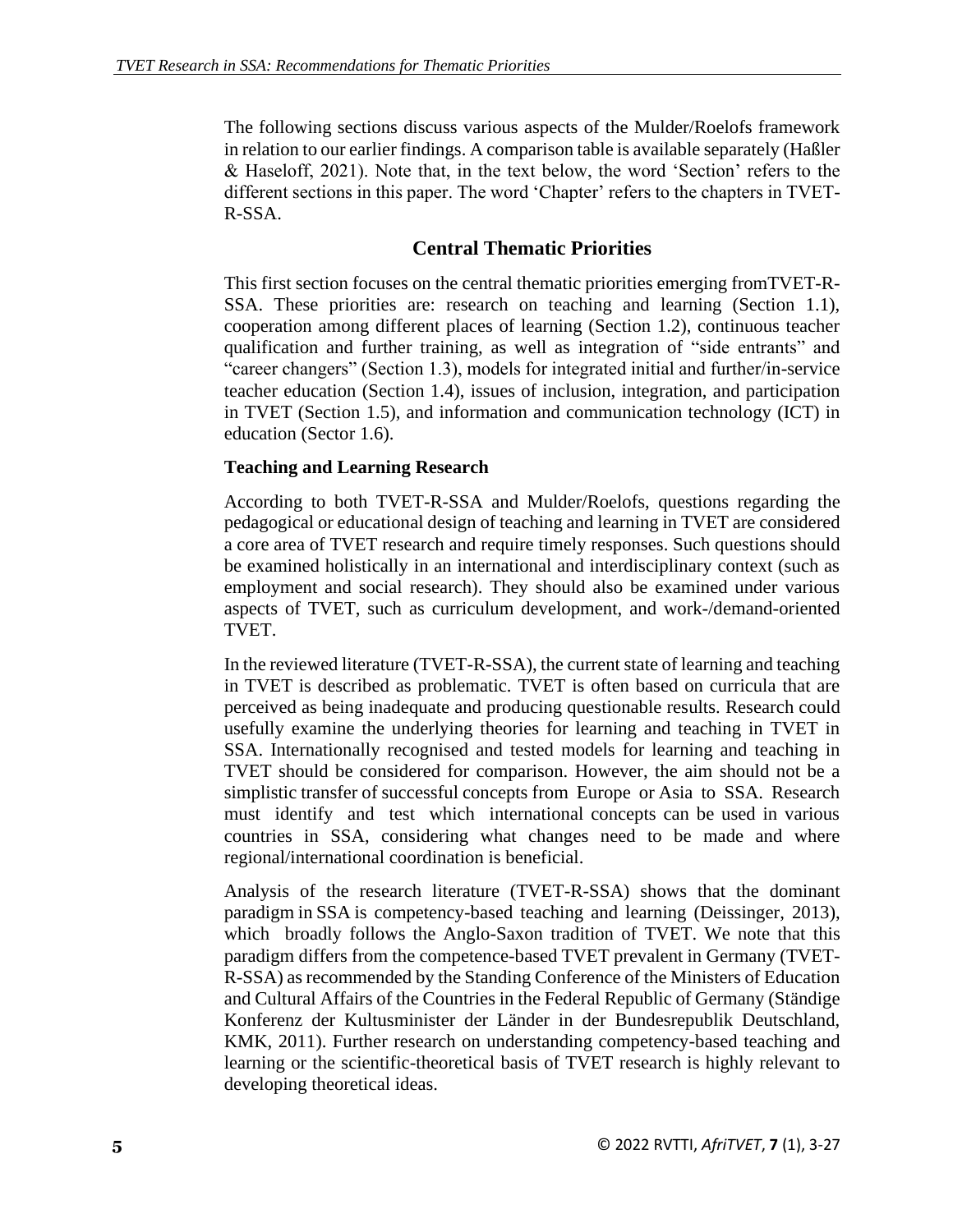Workplace-oriented TVET is required throughout SSA (TVET-R-SSA). However, implementation of this is not straightforward. Ideally, cooperation between different learning venues (college vs. work place) would take place; however, in many regions of SSA, companies or organizations that could provide training do not exist or are unwilling to provide training. Teaching and learning research should address such issues, focusing on developing flexible designs for (actioncompetence-oriented) TVET (cf. Section 1.4). For example, research could explore the idea of inter-company TVET centers run by several institutions. This could involve exploring pilot projects, e.g., researching the efficacy of student enterprises, advice centers for companies, etc. Such inter-company vocational training centers have emerged as a means of providing complementary centralized vocational education and training in Germany (BIBB, no date). Where a TVET institute includes a workplace structure, opportunities to offer on-the-job learning in close collaboration with the vocational institute should be used and encouraged. Research should identify feasible ways of collaborating. Several questions need to be addressed - such as questions about learning transfer from one learning location to another, access to work placements, the seeking of internships and jobs, and the conditions for workplace-based learning. Forms of support for companies that offer TVET should be considered.

Research should be carried out to compare paradigmatically different approaches on professional (pedagogical) work and learning theories, as well as on authentic assessment competence. Appropriate models should be tested collaboratively.

It may be useful to look for parallels between research in the field of general education and the field of TVET. It may be possible to use the significant volume of research in this area to develop TVET and TVET research. For example, the cultivation of a research-oriented approach among teachers and learners in both TVET and general education is an important area where commonalities could be explored. Informal learning is important and offers various opportunities. How informal learning could be effectively harnessed could be a significant research area.

The question of how ICT can enrich teaching and learning in TVET is being raised internationally and in SSA. Collaborative research on this topic could focus on using existing equipment as educational tools, on working with computersupported collaborative learning platforms in TVET, and on the possibilities of better integrating ICT into existing approaches to teaching and learning. An urgent priority would be to research effective models broadly classified as "blended learning" models to determine new ways for the meaningful use of ICT in TVET and how it could be developed and tested in collaborative research; given the current interest in blended learning for primary and secondary teachers due to COVID-19, this is another area where there could be significant synergies.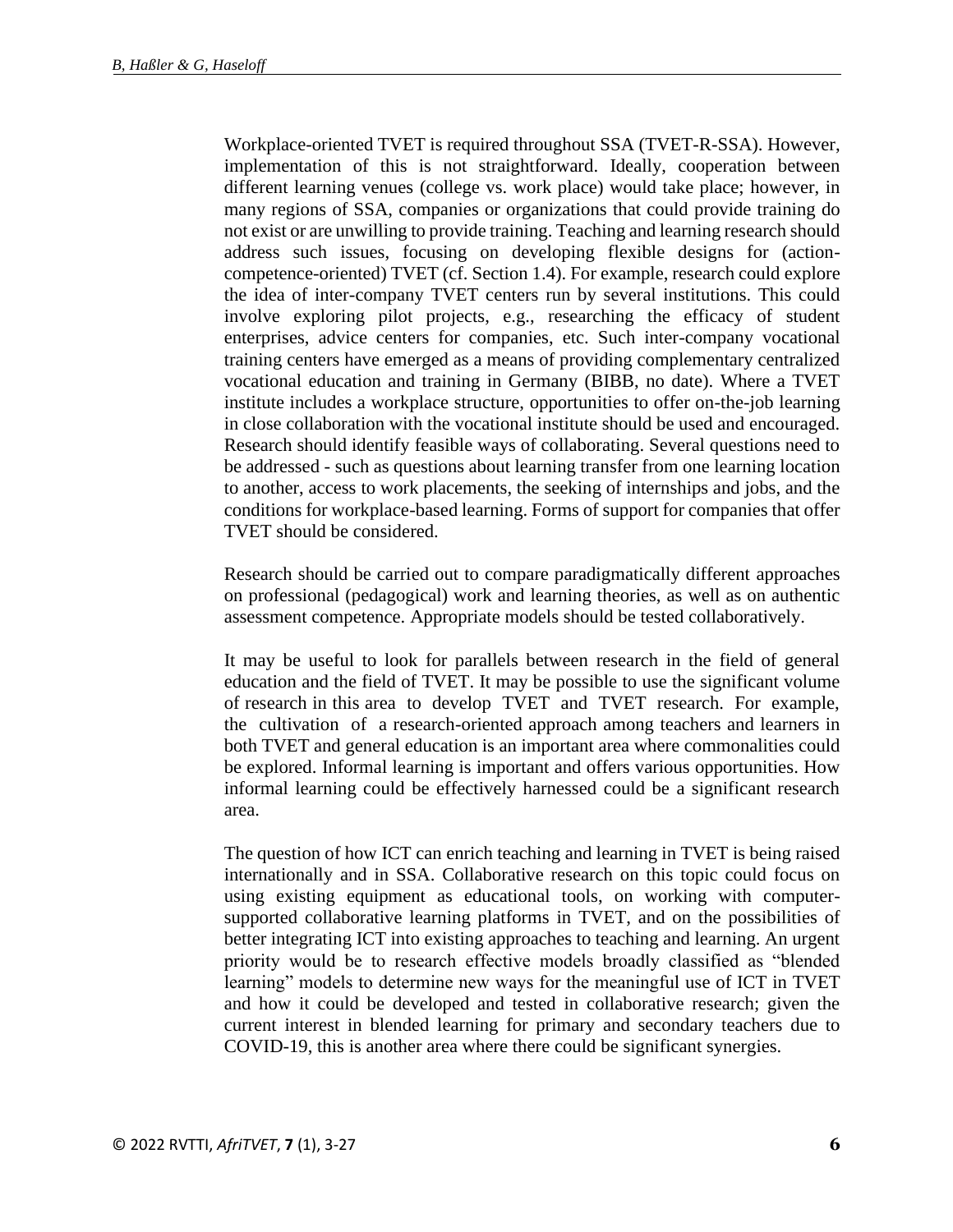Effective teaching needs to include assessing and examining learning outcomes. We recommend this as an important research focus. Further developments in TVET need to be driven by assessing the effectiveness of current TVET; continuous monitoring of TVET programmes must be undertaken. The measurement of competencies (of teachers and learners) in TVET according to well-founded evaluation criteria and models may well be possible online and has already been tested by several researchers (Rauner et al., 2011). The results offer opportunities for cross-regional comparisons of teaching and learning competencies (Rauner et al., 2013).

### **Places of Learning and Networking**

As noted above, research from SSA indicates that the importance of learning in the workplace is clearly recognised by researchers. Mulder/Roelofs also classify this aspect as important for TVET research more broadly. For example, collaboration between different places of learning is fundamental to the success of German TVET. Since 1996, the curricula for job-related teaching in German TVET have been structured according to

'learning fields'. Such competence-oriented formulated 'learning fields' make learning explicit in the context of professional activities. The fields are based on specific professional tasks and professional activities, as well as individual and social tasks. In

'learning field-oriented education', tasks from company-based work are linked with theoretical reflections on these work processes. Depending on the previous experience of the learner, such reflections are at different levels of complexity (KMK, 2011). Networking, and especially work-process orientation in TVET, must also be further examined with a view to meeting quality standards in international TVET collaboration. Research in this area affects industry demand for welleducated skilled workers.

This applies equally to the orientation of initial and further education programmes. In particular, the authors recommend taking a closer look at, and following up on, initiatives such as the African Union Development Agency (NEPAD), the Pan-African Network University (PAU) in Ethiopia, and the TVET Authority Kenya (Network) in Kenya. The latter has already made it possible to network with various research institutions and companies for cooperation in these countries.

We highly recommend researching the conditions (barriers and enablers) needed for successful networking; this is particularly relevant since SSA cannot simply fall back on an established dual system. Collaboration between different places of learning needs to be developed, enabling workplace learning or access to internships. Precisely how this can be brought about needs to be urgently researched. In SSA, questions of learning-place networking also concern the interaction of formal and informal TVET, a relatively new research topic that is increasingly coming to the fore in relation to SSA.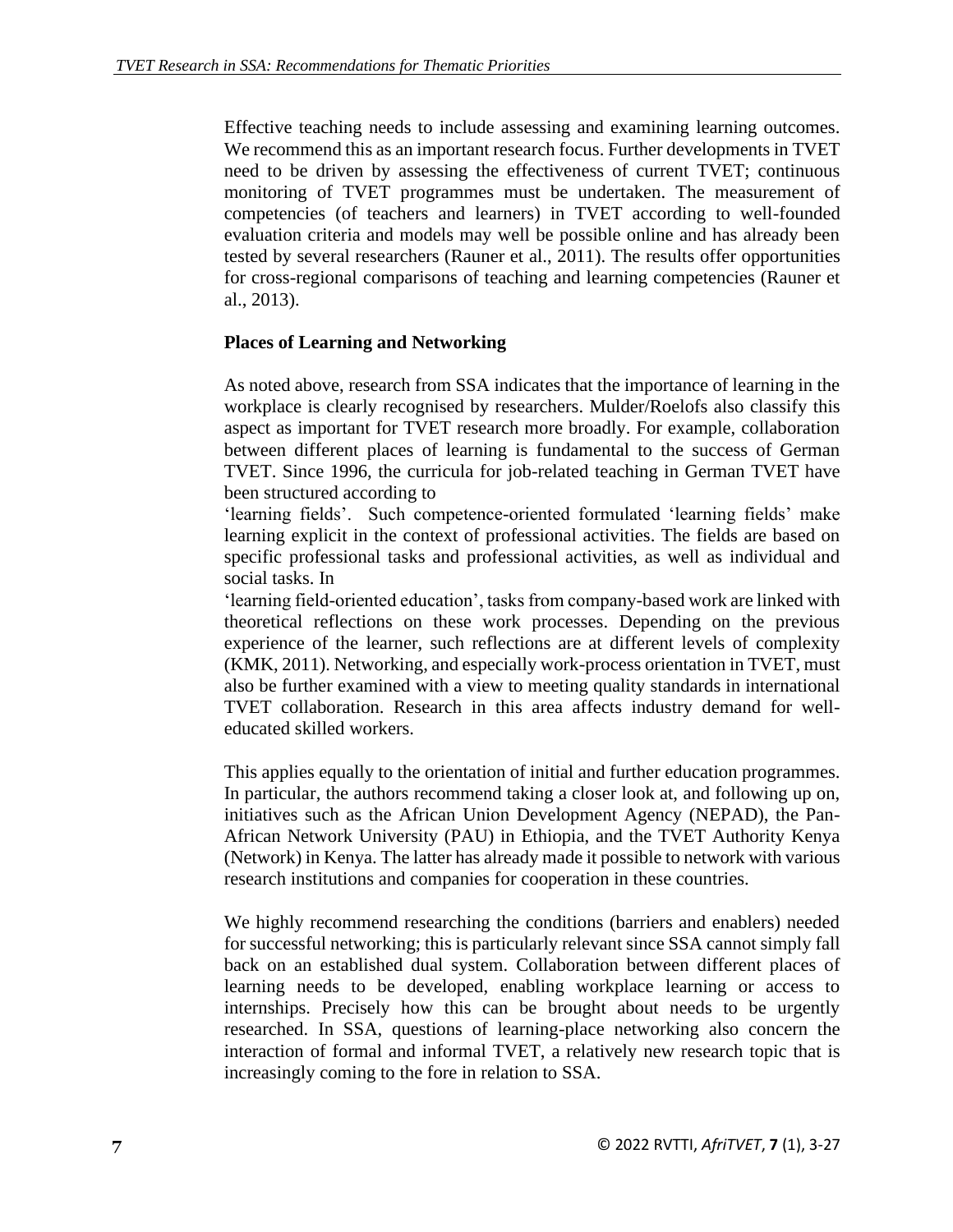### **Continuous Teacher Qualification and Training, and Attracting New Target Groups as TVET Teachers**

This research focus concerns questions of in-service training for TVET teaching staff, whether such in-service training leads to further formal qualifications or not. Research also needs to focus on how to attract new target groups as teachers in TVET institutions. Such groups include, for instance, professionals with relevant study and work backgrounds who offer relevant experiences for teaching TVET. Some such groups may already be working as TVET teachers while attempting to obtain further qualifications to solidify their status. An important research question is how competences can be developed, evaluated, and recognized.

The need for ongoing professional development was evident from TVET-R-SSA (both literature and interviews). The literature review (TVET-R-SSA) showed that in SSA, teacher-centred, lecture-based, and barely interactive approaches predominate in teacher training. However, references to interactive learning were frequently found in the literature reviewed as well as a determination to encourage these concepts (cf. TVET-R-SSA, Chapter 8). The interviewees pointed out the need for development in terms of deepening technical, professional, and sound pedagogical knowledge for TVET teachers. Research on methods for further TVET teacher training, the development of appropriate qualifications, and good practical TVET teaching skills are mentioned as prominent TVET research topics in SSA (TVET-R-SSA, interviews: Cameroon, Ghana, Ethiopia, Nigeria, South Africa). In particular, TVET teachers need to be enabled to respond to the ever-changing demands being made on the workforce (interviews: Ethiopia, Kenya).

Having qualified TVET personnel with internationally recognized teaching skills is a prerequisite for the success of international collaboration in TVET. For this reason (and based on the above-mentioned data), we urgently recommend fostering the continuous qualifications for teachers (TVET-R-SSA). In this respect, German and European TVET research can point towards models that have already been developed and offer a wealth of expertise.

To counteract a shortage of professionally qualified TVET teachers, attempts are also being made in SSA to integrate experienced professionals from the world of work into teacher training in TVET. This requires providing them with appropriate, additional, educational training. Research in this area, e.g., as described by Ahmed (2011), Chiksanda, (2011), Haseloff (2017); and Papier et al. (2017), is also recommended by Mulder/Roelofs. This should also be pursued and encouraged because of partially similar problems encountered outside SSA.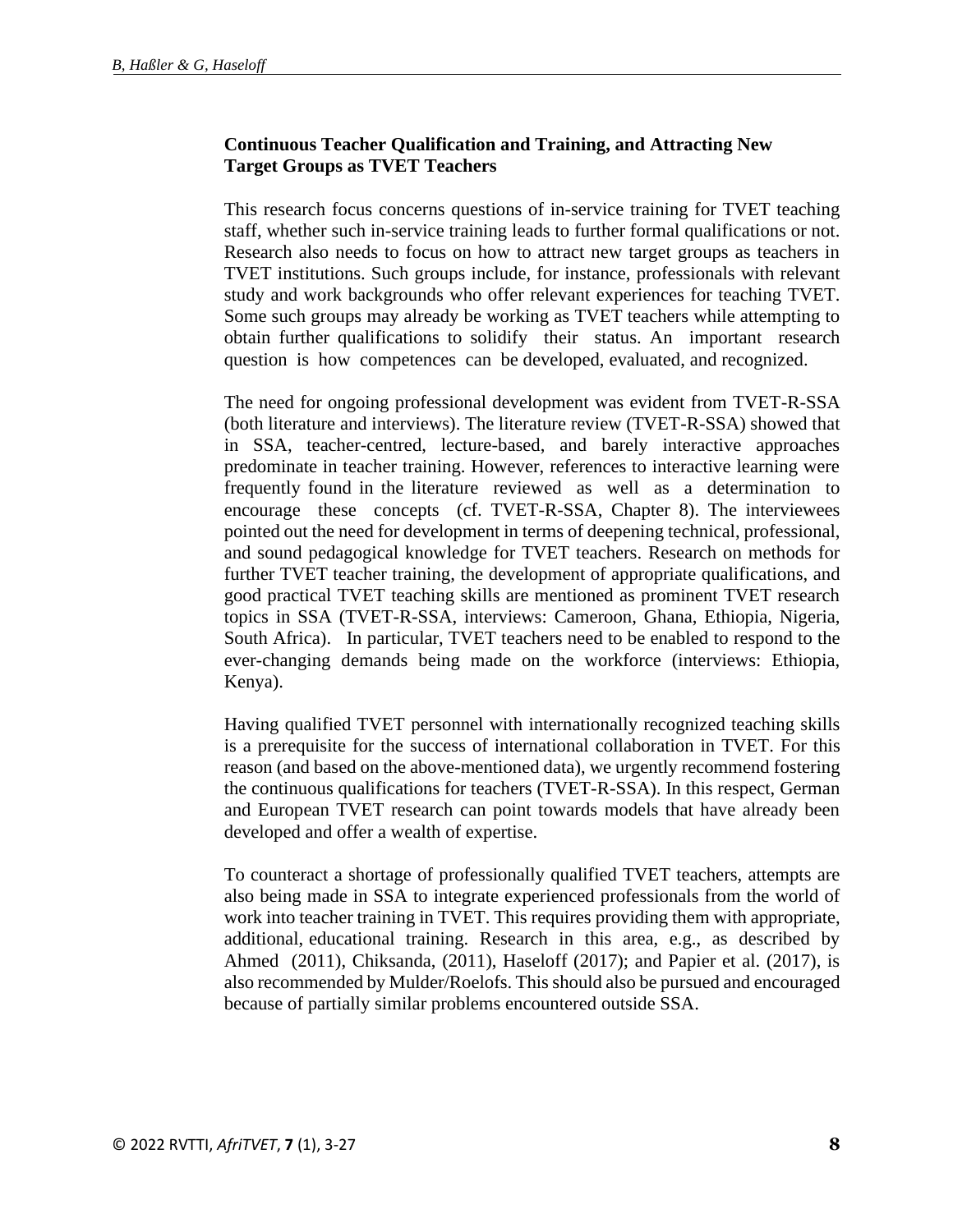### **Model for the Integrated Education and Training of Teachers**

It should be possible to offer (future) TVET teachers in SSA training (i.e., training programmes) that support not only their personal career planning, but also the development of the TVET institutions. Therefore, in addition to research on technical and well-founded pedagogical knowledge and teaching skills, research is also required on topics relating to the structuring of training programmes, the establishment of learning venues, and laboratories and curriculum development.

For example, the VET-Net project developed an integrated and highly flexible education and training model with African partners (Haseloff, 2017). It allows heterogeneous groups (e.g., engineers and experienced professionals) to access teacher training. By integrating teaching and learning modules, which correspond to the students' competences (novice to expert), it is possible to progress from a bridging course to entry level to a Bachelor or Master of Education (Haseloff, 2017). Following the comprehensive approach to education and training offered by this model, TVET teachers acquire competences to design teaching models and curricula and to appropriately utilize learning locations.

Such models are also relevant to the topic of 'career changers' in educational institutions such as TVET colleges. Research on the permeability of educational pathways is recommended. Such research is relevant to developing opportunities for SSA, but a continuing TVET model that is jointly tested and implemented can also be effective outside of SSA (e.g., Europe, including Germany, where there are similar issues).

### **Inclusion, Integration, Participation in TVET**

Research on TVET and social justice emerges as a clear field of research. Particular attention should be paid to questions of equity for all people benefitting from TVET opportunities (inclusion-related circumstances and other challenges). Countries in SSA should be supported and encouraged to provide targeted support for disadvantaged and vulnerable groups in TVET (considering regional variations). This may involve very concrete measures in TVET institutions; implementation should also be monitored and evaluated.

TVET-R-SSA (Chapter 9) lists reasons for people being disadvantaged in access to TVET because of a range of factors. Such factors include economic status, geographical location, age, ethnic origin, religion, gender, and sexual orientation. Refugees are also among the disadvantaged. TVET can be a way for refugees to be integrated into new communities. Young people - even those with TVET qualifications - are disadvantaged on the job market compared to older people. This is mainly due to young people's training lacking practical relevance and their insufficient experience in the workplace (TVET-R-SSA, Chapter 9). In the interviews, the issue of "access to and equity in TVET"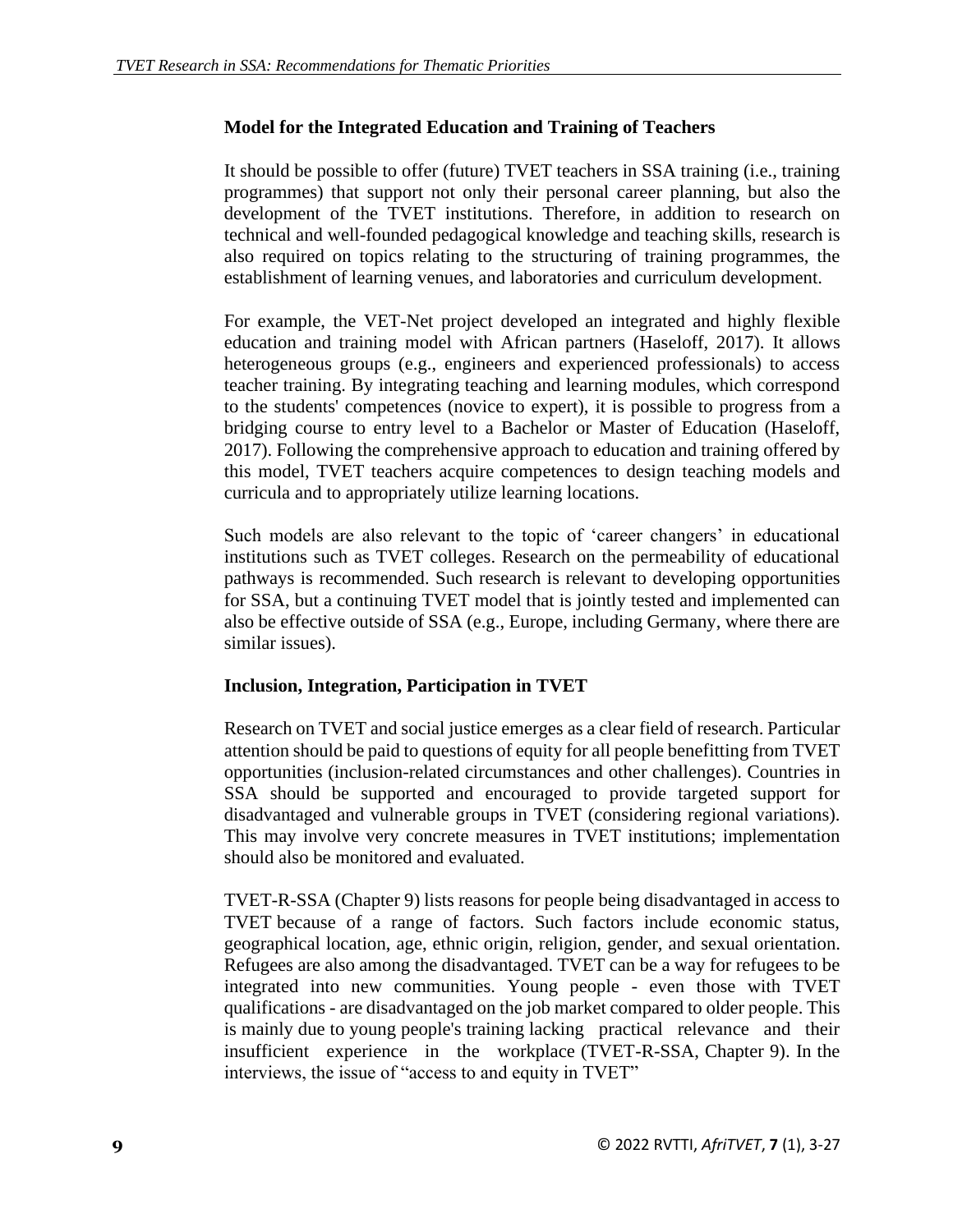was mentioned as a new research topic (Zambia, Malawi, Nigeria). Like Mulder/Roelofs, we consider TVET programmes for immigrants as an important new research area.

We note that the publications (considered in TVET-R-SSA) tend to suggest the need to facilitate access to TVET for minority groups, stating that governments and public authorities should be encouraged to support this facilitation. However, integration, equal opportunities, and gender aspects are rarely discussed or indeed addressed in detail. Specific proposals on how changes could actually be implemented or have already been implemented are — as the literature review shows — rare and often not very valid in the research literature (TVET-R-SSA, Chapter 9).

Some examples of the effectiveness of government policy regarding inclusionrelated goals are available (TVET-R-SSA, Chapter 13). For example, one of the few studies available (in South Africa) states that there is still considerable segmentation by ethnicity and gender within the TVET sector. While policymakers are calling for positive changes, there is little monitoring or support for the development and implementation of measures to help achieve them. Therefore, we recommend that questions of gender equality for all people should be included in future research and that targeted support for vulnerable groups should be developed. Examples of further research are Butler & Ferrier (2000) and Gaidzanwa (2008). An important and extendable finding is made by Pongo and colleagues, who examine how TVET can contribute to the equitable development of society, including national and regional strengthening and development (Pongo, Effah & Osei-Owusu, 2014, Papier et al., 2017).

Another critical line of research is the investigation of dropping out from - or failing in - TVET programmes. Access to training places and programmes is particularly important in SSA. Since employment opportunities are significantly higher for people who have completed their training than for untrained persons, prioritising research on dopping out and failing is an important step towards curbing youth unemployment and its consequences.

#### **Information and Communication Technology in Education (EdTech)**

Information and communication technology (ICT) in education - for short, EdTech - is an important area for TVET. A clear interest in the use of EdTech for teaching and learning within TVET programmes in SSA was evident (TVET-R-SSA, Chapter 8). The interviewees were interested in learning opportunities about the potential of EdTech in making better use of the existing equipment as a teaching tool, and in integrating EdTech into TVET teaching and learning. Some interviewees voiced the need for support in implementing and maintaining TVET data management systems or learner management systems (interviews: Kenya, Madagascar, Namibia; Structured Community Review).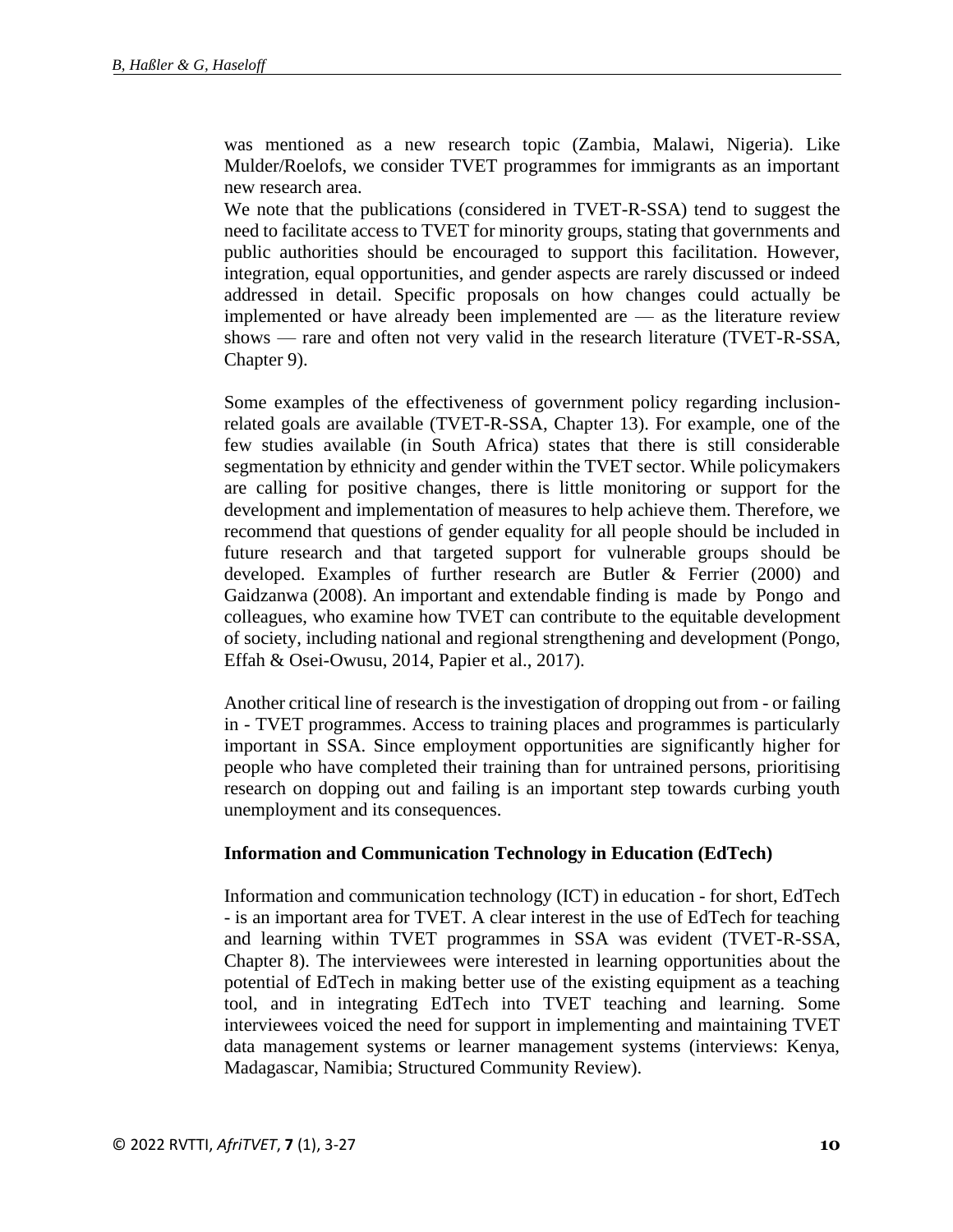Importantly, existing research on TVET indicates a lack of evidence on the impact of ICT on the efficiency of TVET programmes (Zambia, Namibia, Botswana, South Africa: Hoosen & Butcher, 2017). Actual research results on the meaningful use of even simple EdTech, such as the use of video material (Ghana: David & Asamoah, 2011), are rare. Overall, we recommend research on working with computersupported collaborative learning platforms in TVET, on the use of EdTech and multimedia, on practice-oriented computer simulations, as well as on competition and games that simulate societal processes.

Our analysis shows strong infrastructural limitations affecting the ICT sector in SSA (significantly different to, e.g., Europe). Therefore, SSA should — on a larger scale - initially focus on the use of basic technologies to support teaching and learning (laptops, tablets, digital resources). TVET research must integrate this research into existing teaching and learning concepts and develop viable models for different approaches in the broad spectrum of 'blended learning'.

Concerns over the effective use of EdTech with TVET students and TVET teachers mirror concerns over the use of EdTech with students and teachers in general education. We recommend reviewing publications of the EdTech Hub in the EdTech Hub evidence library, focusing on (1) using technology to support the professional development of primary/secondary school teachers and school leaders (Haßler, 2020; Allier-Gagneur et al., 2020; McBurnie et al., 2021; Adam et al., 2021; McBurnie & Plaut, 2021; El-Serafy et al., 2021), (2) effective approaches to curriculum development and learning assessments for schools (McBurnie, 2020; Chandra, 2020; Adam et al., 2021; Clark-Wilson, Bashir & Kaye, 2021), (3) developing robust education data systems for general education (Adam et al., 2020; McBurnie, 2021; McBurnie & Beoku-Betts, 2021), and (4) strengthening systems for monitoring, evaluation, research, and learning in general education (Kaye, Groeneveld & Bashir, 2020; Khalayleh et al., 2021; Singal et al., 2021).

# **Specific Topics for TVET Research in SSA**

This section presents specific topics for TVET research in SSA. These topics subordinate to the central thematic priorities presented in Section 1 above. This does not mean, however, that they are unimportant or should not be researched. The specific topics presented deal with TVET and society, the TVET system, guidelines, organization, and management, teacher education and the role of teachers in TVET, and the curriculum for TVET.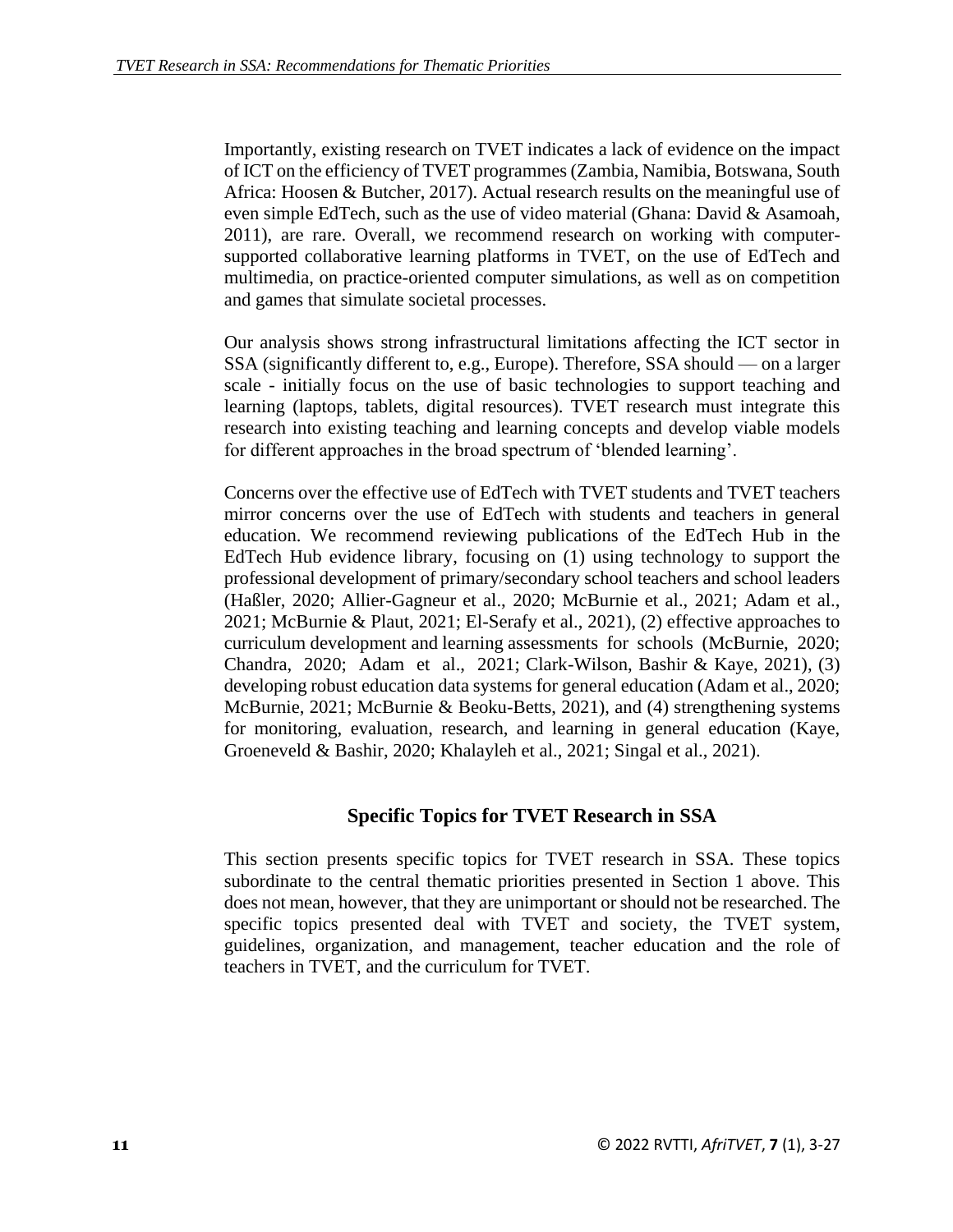### **TVET and Society**

Our analysis (TVET-R-SSA) allows us to derive sub-themes from the meta-theme 'TVET and society', such as TVET and social justice, national recognition of TVET, and entrepreneurship and private-public-partnership. These issues also address quality criteria regarding collaboration between government and industry, the establishment and maintenance of training standards, and the institutionalization of research. Our analysis (TVET-R-SSA) showed the dependence of (quality in) TVET and TVET research on the provision of material and human resources.

**National recognition of TVET**. Many countries in SSA are simultaneously affected by high unemployment as well as a shortage of skilled workers (and the resulting consequences). Research should, therefore, develop approaches to strengthen the status of TVET. Lolwana and Oketch (2017) write that companies face problems of insufficient numbers of trainees and - ultimately - skilled workers; there is, at the same time, a great demand for academic training alongside high youth unemployment. Policies typically do not address such problems with the necessary attention and support.

Stigmatization of TVET is cited as a problem by various researchers (cf. TVET-R-SSA; Oketch, Mutisya & Sagwe, 2012). Several factors, such as the culturalhistorical development and national recognition of TVET, are also responsible in SSA as factors for the role and acceptance of TVET (cf. Mulder/Roelofs categorization). The majority of the interviewees stated that TVET is perceived as a second-choice educational path in their regions (cf. TVET-R-SSA, Chapter 7). Stigmatization leads young people to reject TVET, which is linked to the "missing middle"; Lolwana and Oketch (2017) address this problem through recourse to interdisciplinary working groups, which can consider numerous factors responsible for stigmatization.

Models and practical approaches increase the attractiveness of TVET and strengthen the region's economy are sought both in SSA and worldwide — albeit somewhat differently in each case. An 'upgrading' of TVET in terms of content and concept by changing structures (involving companies, social partners, etc.) and teaching and learning conditions (tested in pilot projects) should be accompanied by corresponding publications, marketing, and communication measures. In addition, measures should be taken to ensure a high degree of permeability of educational pathways and thus avoiding the perception of TVET as a 'dead end', for example by offering a flexible initial and continuing training model (cf. Section 2.1 above).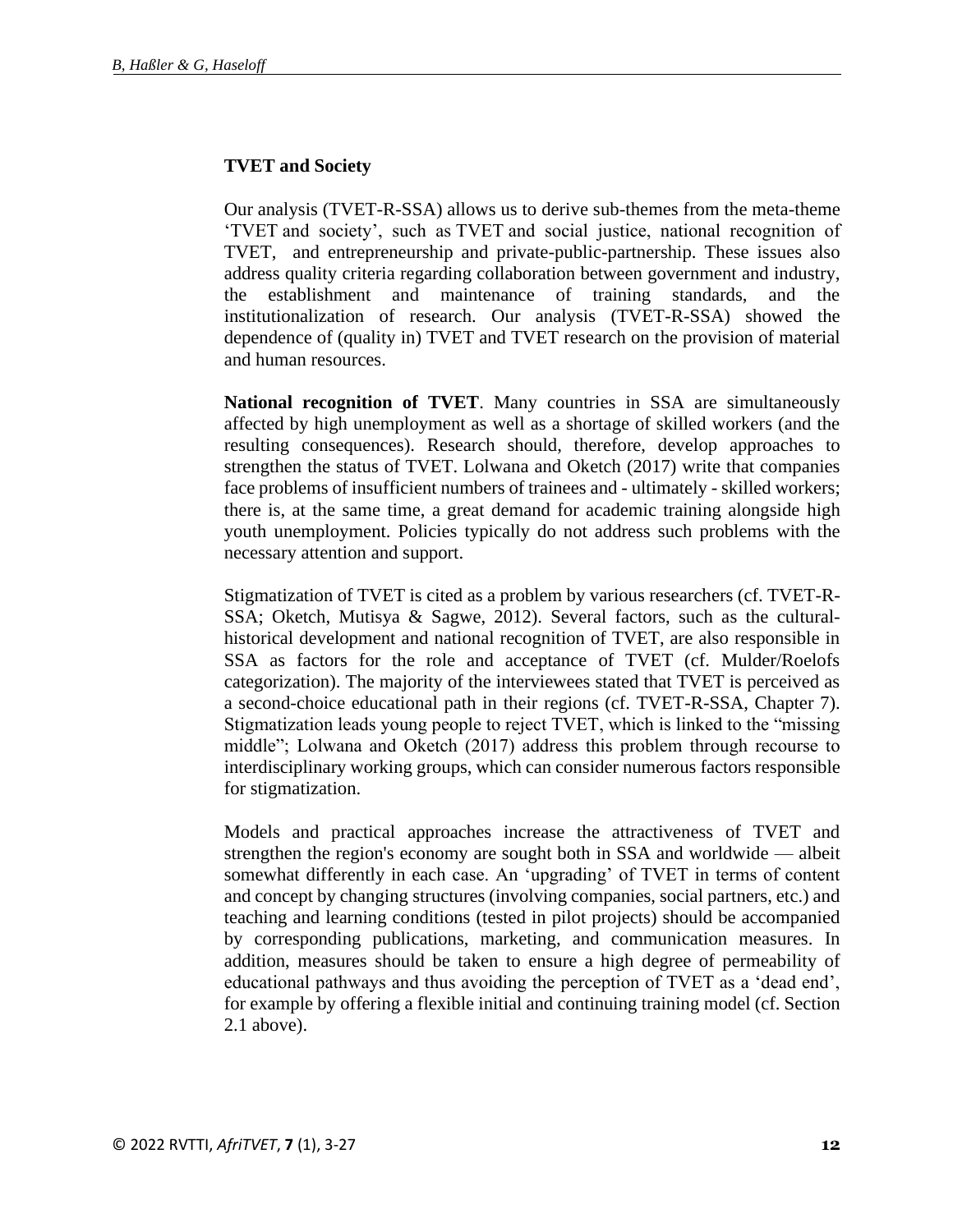The issue of valuing and recognizing TVET raises important questions about the transition from general education to TVET and to the world of work (cf. Kyobe, 2017). This is particularly relevant because TVET in SSA often constitutes an ineffective college-based education. Research projects that develop flexible training models on a pilot basis could examine and generate an international discussion of the conditions for the success of comprehensive and integrated TVET provision.

**Entrepreneurship and private public partnership.** Stimulating entrepreneurship in TVET was a frequent research topic (cf. TVET-R-SSA, Chapter 4), a subject which has moved to the forefront in recent years (interviews: Kenya, South Africa). The development of entrepreneurship has generally been viewed as an important and positive factor in TVET (cf. TVET-R-SSA, Chapter 4; interviews: Kenya, South Africa). The intensive promotion of entrepreneurial thinking and action appears to be rooted in the assumption that TVET graduates are able to create their own jobs as entrepreneurs (TVET-R-SSA, Chapter 4). While this appears as a simple solution to the lack of jobs, there is no evidence that this strategy is likely to succeed.

Research on private-public partnerships could focus on some unique features specific to SSA. TVET research should explore non-governmental activities in TVET. Collaboration between governmental and non-governmental TVET institutions should be researched and strengthened in a way that is beneficial to all those involved in TVET. Possible roles of other non-governmental institutions (e.g., trade unions) should be explored for this purpose (cf. TVET-R-SSA, Chapter 11).

Furthermore, solutions need to be created to enable companies involved in TVET to gain competitive advantages (TVET-R-SSA). TVET should be economically attractive for companies and industry sectors rather than burdensome. Research should contribute to finding (regionally) suitable incentives for such companies (cf. TVET-R-SSA, Chapter11). Interviewees reported that collaboration in initial and continuing TVET is weak and episodic (interviews: Ethiopia, Ghana, South Africa). Nevertheless, there are some enterprises that are involved in the development of TVET curricula, primarily in an effort to incorporate their requirements in terms of TVET (interviews: Cameroon, Namibia, Zambia). Publicprivate partnerships in TVET have so far been initiated mainly by the public sector to enable learners to take up work placements (interviews: Cameroon, Kenya, Madagascar, Namibia, Tanzania). TVET networks could involve private companies and put collaboration on a new, mutually beneficial footing.

**Greening TVET.** The area of 'greening TVET' has been raised in the interviews, usually in connection with UNESCO-UNEVOC activities where 'greening TVET' is a high priority (TVET for climate action) aiming to mainstream climate response in TVET. To achieve this, UNEVOC will support TVET institutions in the development and implementation of green strategies to transform their learning and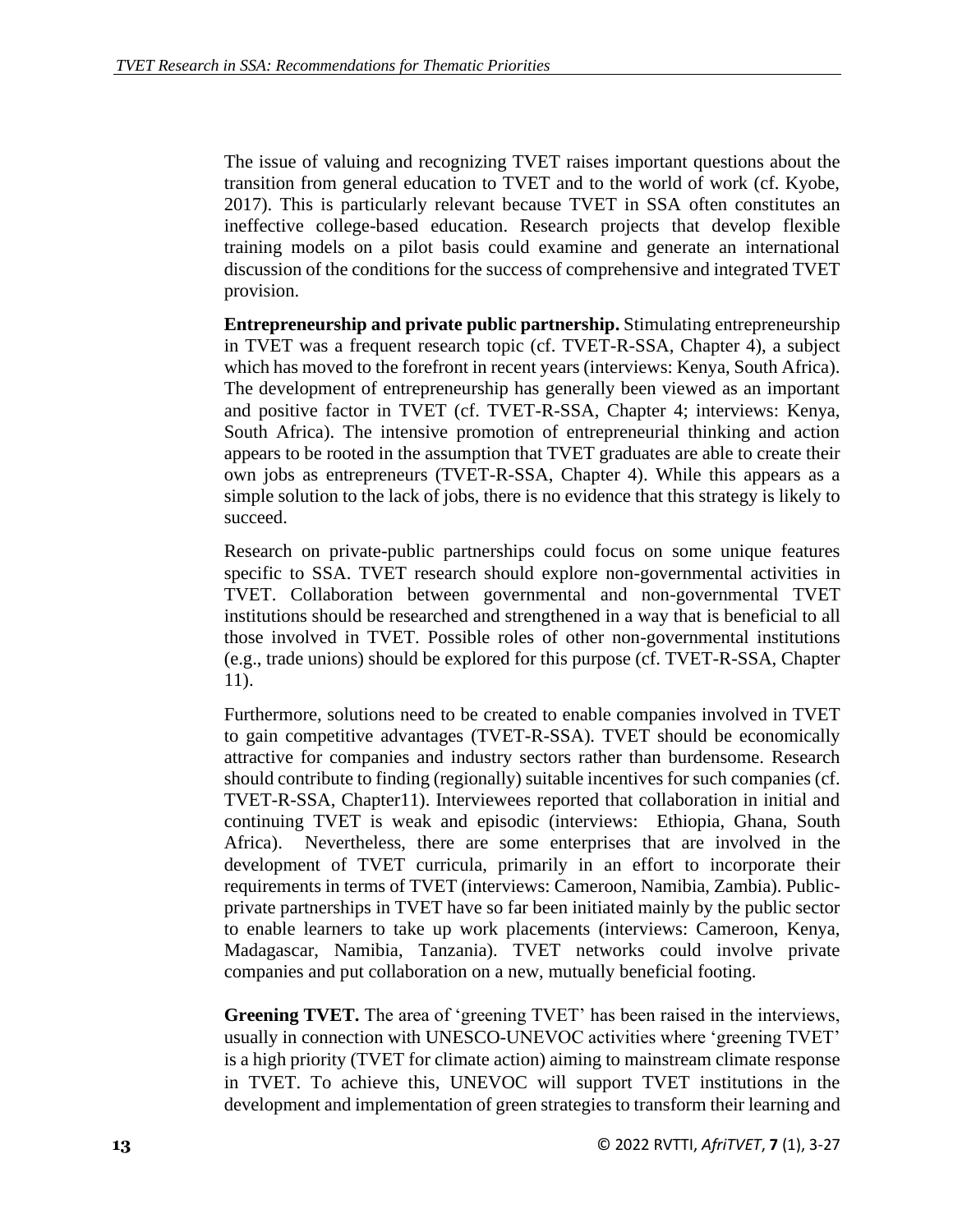training environments. This fulfils UNEVOC's goals of skilling learners, upskilling professionals in green job sectors, and re-skilling those affected by job losses due to the green transition and the recent COVID-19 pandemic (see also UNESCO-UNEVOC, 2017). TVET providers have to develop a whole range of offers in order to meet demand (Mertineit, 2013), which would merit research. Several interviewees saw 'greening TVET' as a new research topic indicating the increasing importance of ecological issues in TVET research (interviews: Malawi, Nigeria, South Africa).

### **TVET System, Guidelines, Organization, and Management**

Our results (TVET-R-SSA) suggest that the meta-research topic TVET system, guidelines, organization, and management should include the following areas: permeable educational pathways, state regulation (i.e., coordinated action by all organizations involved in TVET, development and reorganization of TVET institutions; clarification of the effectiveness of government policy, TVET standards and their implementation, the role of international TVET providers and the role of TVET research . Below, we will also make reference to the quality standards of the German dual system of TVET, particularly regarding the connection between TVET and society, the acceptance of national standards, and the collaboration between government and industry.

**Permeable educational pathways.** Permeable education pathways are needed, including both pathways into TVET as well as pathways from TVET to higher education ('upstreaming'). This is a much-discussed issue and an important starting point for discussing issues of social development. In SSA, these issues can be embedded in a broader research topic examining access to primary school, the transition from primary to secondary school, and the transition from secondary school to further and higher education — including TVET — and finally to the world of work. Several authors call for a high degree of permeability in the education system for economic and social reasons (Maclean & Wilson, 2009; Oketch, 2007; Lolwana & Oketch, 2017; Oketch, 2017). While TVET systems and national educational standards in some countries now allow TVET graduates to study up to the doctoral level, the permeability of educational pathways in SSA remains a challenge (interviews: Kenya, South Africa). National educational standards would provide a reliable framework for questions regarding the recognition of educational qualifications (TVET-R-SSA, Chapter 12).

Given the similar problems with the permeability of educational pathways in parts of Europe, an area of research on the permeability of educational pathways, and thus of in-depth educational standards, should be expanded internationally.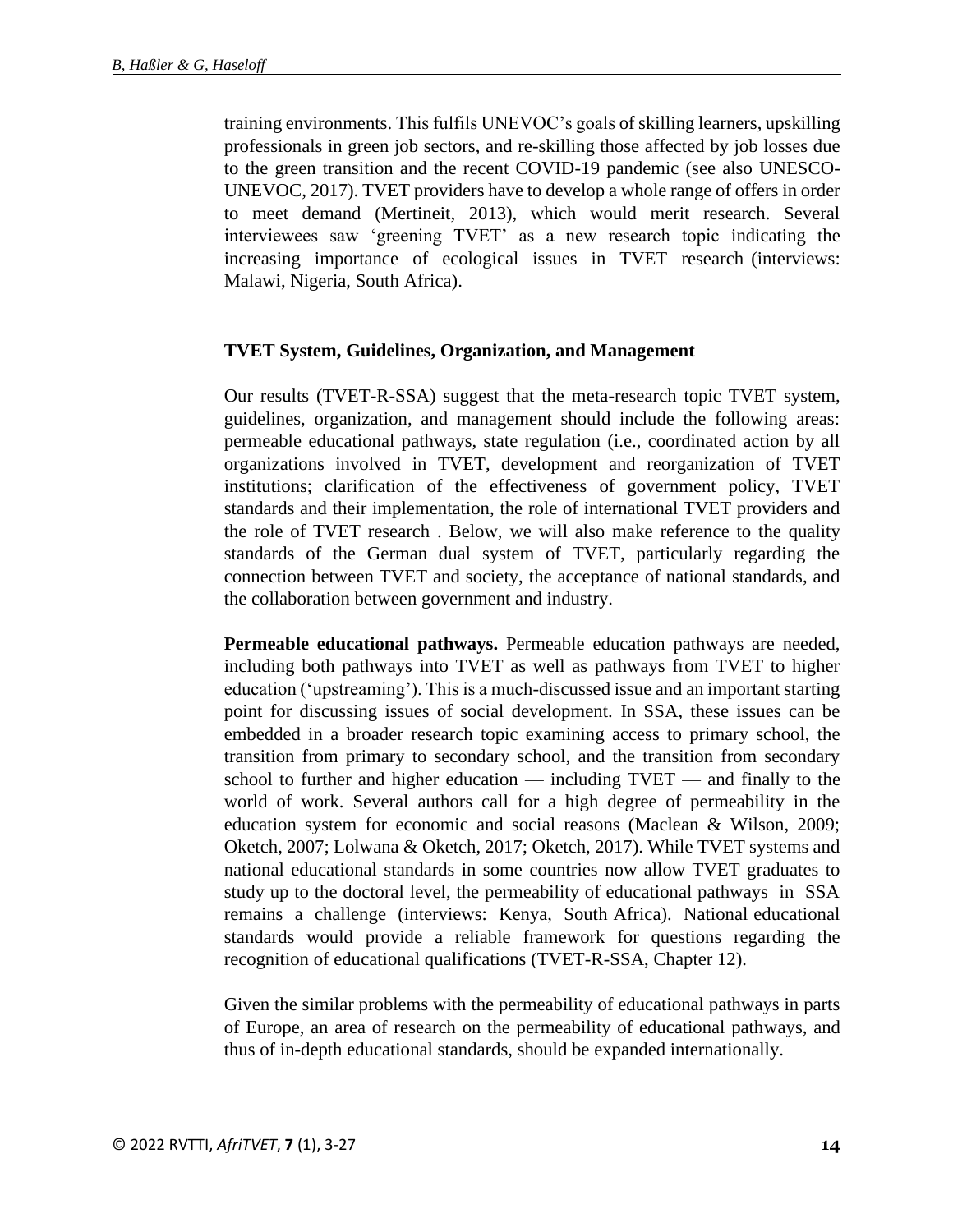**Development and transformation of TVET.** The development of educational concepts (teaching and learning) and better personnel management are two different, but equally important, perquisites for the further development of TVET. This further development is necessary in SSA and is recognized as a governmental responsibility (TVET-R-SSA, Chapter 2). Research needs to explore the development and transformation of TVET. It also needs to explore the contexts in which TVET systems can be improved and how TVET — and TVET institutions — can be restructured as required.

The role of private and informal institutions in the TVET system in SSA and their role in overcoming the shortage of skilled labour is a key research topic that should also be addressed, including questions of social justice. Our report (TVET-R-SSA, Chapter 11) notes that data on private TVET providers was difficult to obtain and not always coherent. There was no research on the role of industry as a promoter and beneficiary of TVET. TVET research can help to provide a better overview of non-governmental TVET activities in SSA. Initial efforts to promote collaboration between governmental and non-governmental TVET institutions could be developed further, to the benefit of all involved in TVET

**Clarification of the effectiveness of government policies.** There is little research available on the role of TVET in formulating policy. However, opportunities and requirements for state-industry collaboration in TVET are acknowledged (publicprivate partnership); to a lesser extent, collaboration with other types of organizations (e.g., trade unions) is also acknowledged (TVET-R-SSA). However, in SSA, the requirements for this are very specific to national contexts. Organizational roles could be further explored with appropriate research funding. This would enable the identification of conditions under which joint projects could be initiated by state and private TVET institutions and providers, focusing on social, economic, and ecological aspects.

We note that there is no evidence of the influence of research findings on TVET policy and the actions of key players — neither at the national nor the regional level (cf. TVET-R-SSA, Chapter 11). Both the literature and interviews confirmed this. Interviewees stated that evidence-based guidelines are urgently needed to ensure the adequate implementation of TVET policy. It is necessary that research reviews the implementation, monitoring, and evaluation of TVET measures initiated by governments. This underscores the call for further research aimed at the successful implementation of TVET guidelines (Interviews: South Africa). We note that the there are several fields, including EdTech and teacher professional development for general education, where the gulf between evidence and policy is particularly severe (Haßler, 2021a).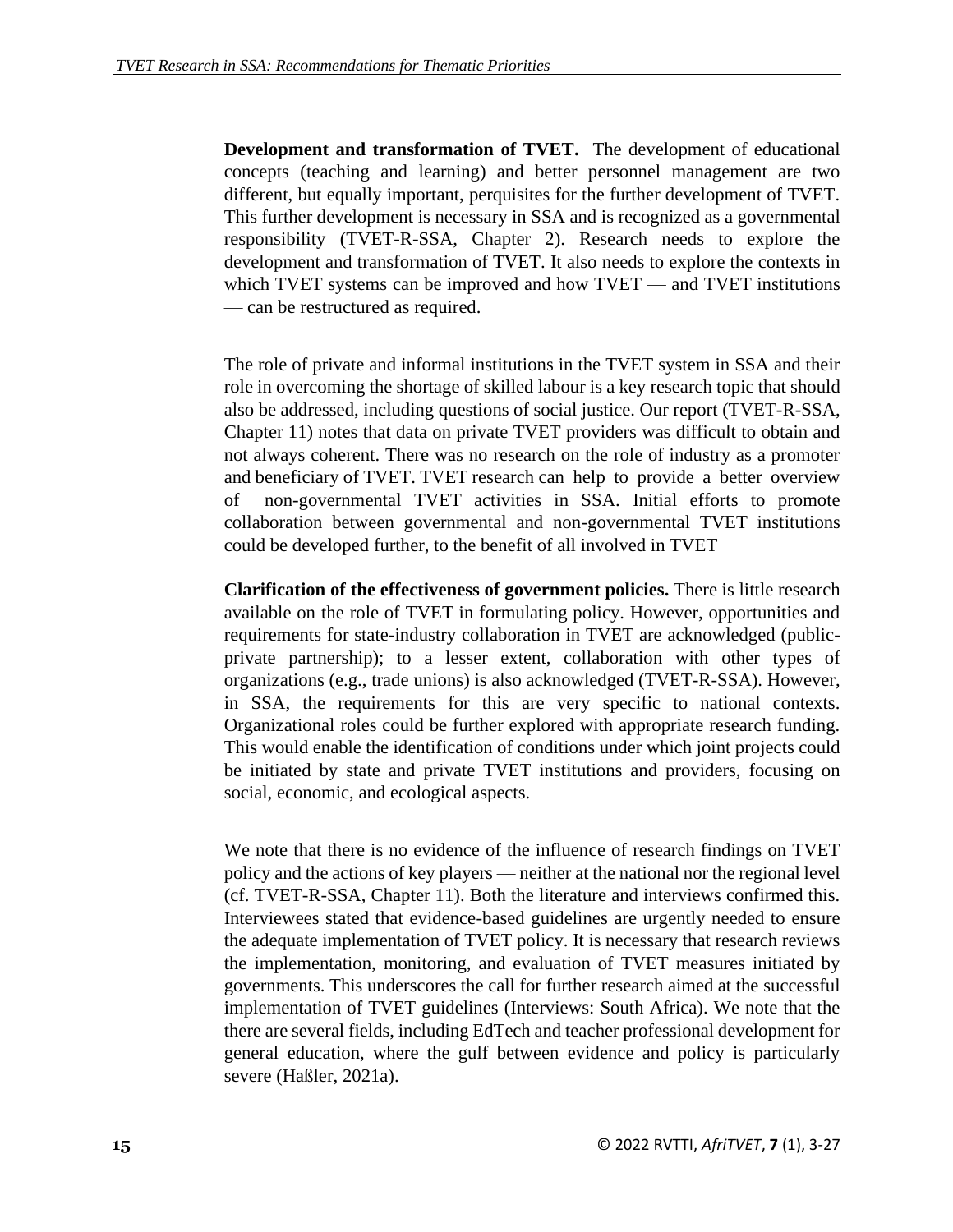**TVET standards and their implementation.** National governments in SSA typically have agencies that are responsible for the accreditation of TVET programmes and institutions. However, reliable TVET standards and their implementation — or compliance with them - are either virtually non-existent or difficult to verify (TVET-R-SSA, Chapter 12). The specifics of setting up a system for monitoring and assessing quality standards (targeting various areas) within TVET institutions are not always clear (TVET-R-SSA, Chapter 12). Interviewees raised the need for the provision of a qualifications' framework for TVET that could be replicated in different countries where appropriate (TVET-R-SSA, Chapter 7, interviews: Kenya, Uganda). According to our analysis, one goal of TVET research should be to develop and establish verifiable standards for training in occupations for apprentices and learning facilitators. We recommend the development of evidence-based criteria through which TVET standards can be developed, implemented, and tested; this would need to take place in discussion with all the partners in the TVET sector (universities, colleges, schools, administrations, social partners) and managed by a coordinating body. Evaluation criteria should be developed and implemented for this purpose, leading to the development of a replicable qualification framework for TVET.

**The role of international TVET promoters and agencies.** International TVET sponsors are actively involved in the development of national TVET systems and in the creation of cross-national approaches. The interviewees mentioned several international organizations (e.g., UNEVOC, GIZ, World Bank) and TVET projects funded by them (TVET-R-SSA, interviews: Ghana, Kenya, Namibia). Most of the mentioned organizations are cross-national in scope. Project examples include: continuing professional development for teachers, competence development for teachers, strategies to solve local problems, an advocacy strategy for the regional TVET sector, and guidelines for TVET policy.

To date, there has been little, and by no means systematic, research on the role of international (governmental and non-governmental) cooperation and its influence on national and regional developments in low- and middle-income countries (TVET-R-SSA). Similarly, the role of global TVET actors in the development of national TVET systems needs to be considered. For example, global actors located in Germany include the BMZ and BMZ-funded TVET projects, as well as their implementers (national governments, NGOs, GIZ, etc.). This is relevant not only for TVET but also for international cooperation as such. King (2010) offers an interesting analysis on TVET collaboration between China and Kenya; he recommended further research on approaches to international TVET collaboration including possibilities for coordinated action and cross-national approaches together with African partners.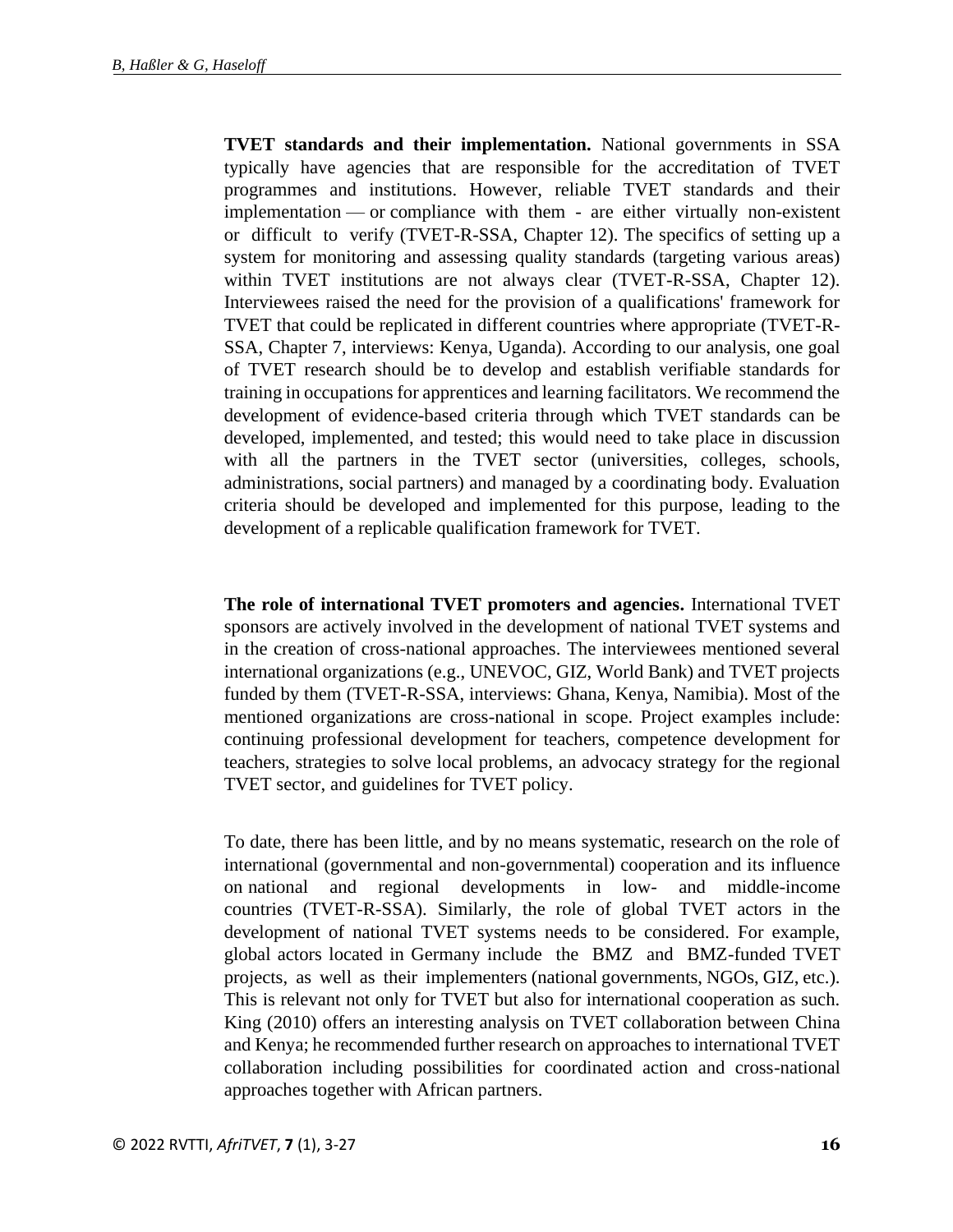**The role of TVET research**. There is a need for research about TVET research, i.e., a kind of meta-research. Such research could be undertaken by TVET researchers themselves (as reflexive research) or by other researchers. Such research should examine the role of TVET research, how such research can be coordinated, and how TVET research findings are implemented by various actors (TVET-R-SSA).

Interviewees consider the coordination of TVET research in low-income countries and the creation of cross-national approaches to be helpful (TVET-R-SSA). Interviewees from Kenya and Uganda agreed that jointly conducted research leads to better results and raises the level of TVET research in SSA. They described training courses on the coordination of TVET processes, but they reported that such courses are not usually accompanied by researchers with expertise in TVET research.

Unfortunately, TVET research in SSA struggles in terms of quality (TVET-R-SSA). Only a small proportion of the publications examined meet certain basic quality standards (TVET-R-SSA). However, this state of affair is well recognized, and there are frequent calls for developing and improving the level of research (TVET-R-SSA). Nevertheless, the literature we examined did not discuss how research standards could be raised.

A possible approach could be long-term international research programmes in which academic standards for research design and evaluation are developed, introduced, and implemented (jointly with a range of partners) in a contemporary and internationally compatible manner. To maintain up-to-date research, such programmes need to be either regional or international in scope. Such activities must also encourage continuous engagement with relevant research (e.g., through online forums, conferences, publications, etc.).

For research to be fruitful, it must respond to the needs of the region, future trainees, and industry, taking into account global developments. Only then can research become an important regional promoter of innovation (van Halsema, 2017). Decisions on what and how research is conducted on TVET in different contexts has significant political, economic, and social implications. The desire to respond to complex regional and global issues calls for an interdisciplinary approach to TVET research (cf. TVET-R-SSA). Thus, for example, reflection on meaningful prospects for TVET and its graduates needs to look at employment and job market developments, as well as the future-oriented competencies required.

Because TVET research capacities in SSA are significantly limited, research must also consider how TVET research capacities can be developed. As a first step,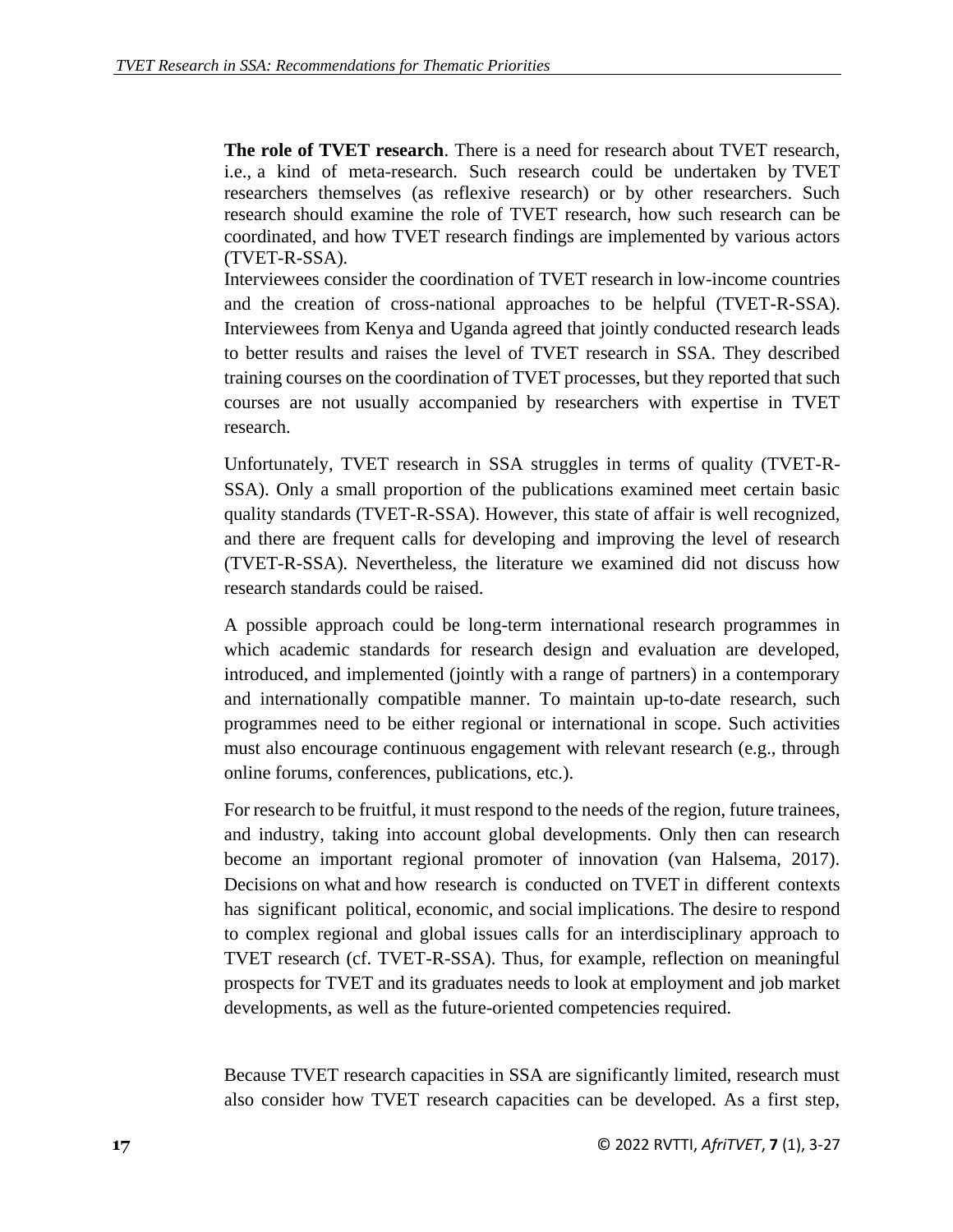incentives for research must be created in the corresponding TVET systems, which would support capacity building systematically and sustainably. Our analysis suggests that even small incentives, such as covering the logistical costs of research, can make an important contribution (TVET-R-SSA). Efforts to improve research funding from African agencies are rare. Where they exist (TVET Authority Kenya), they should be supported as a matter of urgency. Further recommendations, such as the suggestion of coordinated networking, have been made (TVET-R-SSA, Chapter 16).

#### **Teacher Education and the Role of Teachers in TVET**

This research topic is related to the quality criteria of qualified TVET personnel. While research literature is by and large available on TVET teacher education (TVET-R-SSA), there is only a very limited amount of research literature on the precise roles of teachers - and indeed, learners - in TVET in SSA. The research literature reviewed focuses on the promotion of teacher training, competence development, and changes in the numbers of TVET staff employed (TVET-R-SSA).

Beyond SSA, consideration of the role of TVET teachers is an important and central topic in TVET research; the role of the TVET teacher is closely related to the overall TVET paradigm pursued. If a competence-oriented TVET approach is followed, learner-centred education follows, and TVET teachers need to be adequately prepared for their roles. Questions regarding the training of teachers are discussed in a large number of research publications (TVET-R-SSA). The question of the pathways and content of training plays a role here. The authors recommend further research to discuss these issues and to develop and test flexible training models.

Our study (TVET-R-SSA) found that questions concerning teacher education and teacher action in general education (in SSA) are comparatively better researched than TVET teacher education (Haßler, Hennessy & Hofmann, 2018); however, even in the area of general teacher education in SSA, there is still a great need for further research (Allier-Gagneur et al., 2020). It is particularly useful to draw some parallels between teacher training for primary/secondary education in SSA and for TVET. Parallel approaches in research (for example in action and design orientation) can be found in professional (educational) work and learning theories (and in the development of authentic assessment competence). Likewise, the acquisition of a research-oriented attitude among teachers and learners in TVET and general education is a major field of development.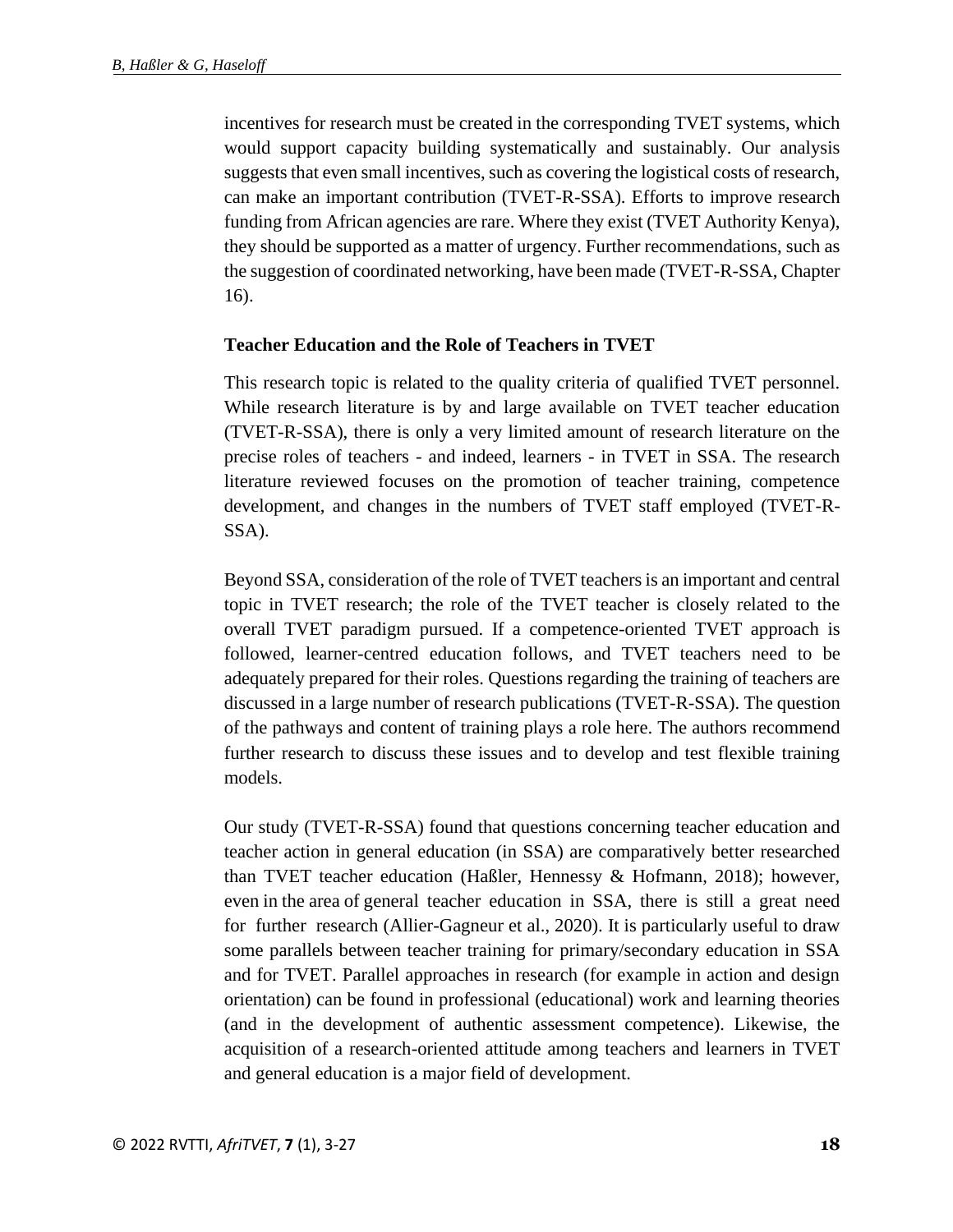# **Curriculum for TVET**

Research on curriculum development for TVET is a central area for TVET research in SSA. Under the meta-theme curriculum for TVET, and - based on TVET-R-SSA - we suggest further research in the following areas: adaptation to relevant and current competence frameworks, a focus on future-oriented competence (Section 2.4.2), hybridization and cross-border approaches in TVET programmes, and TVET programmes with a focus on enterprise. We note that these focal points are also reflected in the quality criteria for German dual training, particularly regarding learning and teaching in TVET, assessment and testing of learning outcomes in TVET, and learning in the workplace.

**Adaptation to relevant and current competence frameworks.** In the interviews, the design and development of curricula as well as the National Qualifications Framework (NQF), and particularly the development and transfer of competencies, were frequently mentioned as research topics (TVET-R-SSA). Most respondents consider the NQF to be necessary to offer development opportunities at the highest educational level (to graduates of initial TVET). Actual requirements and conditions in companies should inform the curriculum. For this very reason, the identification of industry needs is seen as a decisive factor for the successful provision of TVET (TVET-R-SSA, interviews: Ethiopia).

Relevant and current competence frameworks are essential. In particular, the harmonisation of supply and demand, i.e., the understanding of the importance of TVET specialisations that are in-demand, should be given a great deal of attention alongside research on the opportunities and requirements of TVET. Matching TVET programmes with demand needs to receive urgent attention within research and by policy-makers.

**Concentration on future-oriented competence.** There is a clear need for research to facilitate competence development in the field of ICT via TVET (TVET-R-SSA). This is often a stated goal of TVET policy. In many countries, including SSA, employees need to develop new skills that correspond to new fields of work such as ICT and robotics. This also includes sectors that want to supply a global market with digital services. This requires a globally acceptable professional competence, as well as intercultural awareness and understanding.

Interviewees expressed concern that many TVET institutions do not adopt a global perspective when designing TVET programmes (TVET-R-SSA, interviews: Cameroon, Malawi). They recommend that research projects take global guidelines, local needs, and existing best practices into account. Educators should be supported in this respect when designing a curriculum. Curriculum developers should question the relevance of TVET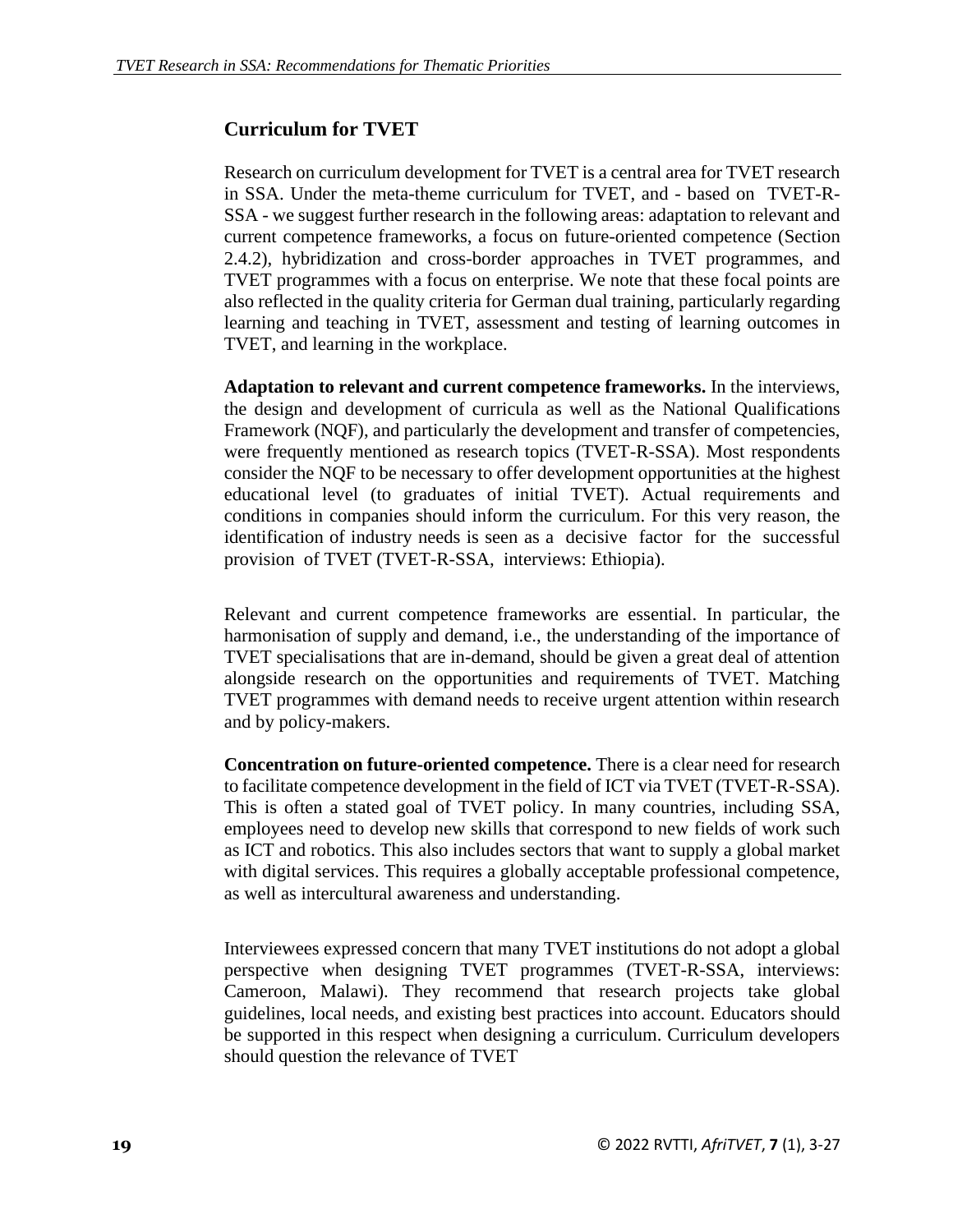curricula for the economy. This was cited by many interviewees as an increasingly important research topic, as the interviewees believe that TVET has the potential to accelerate economic development processes (interviews: Cameroon, Malawi).

**Hybridization and crossing borders in TVET programmes.** Research on hybridization and on cross-border issues in TVET programmes was advocated by several researchers. Attempts to further modularize and make TVET curricula more flexible in terms of time and place are seen as equally important (Eicker et al., 2017). As noted above, a clear research needs to be on work-related learning and the promotion of independence, self-employment, and personal responsibility for learners. Special attention needs to be paid to the promotion of the selfreflexivity of (future) teachers (Naeve-Stoß, 2017).

**TVET Programmes for entrepreneurship**. TVET programmes for entrepreneurship that promote the recognition and realization of opportunities is a research topic in the existing literature (TVET-R-SSA). However, in our analysis it is important that entrepreneurial action is not only geared to local opportunities but also considers the regional and global market (e.g., global digital services, Interviews: South Africa). The literature reviewed suggests that TVET institutions should network with companies and research institutes in order to train competent, skilled workers. It is less clear how this networking can be made effective and sustainable - there is an urgent need for research here (cf. Ezekoye, 2017; Eichhorst et al., 2012).

# **TVET Research in Foreign Research Policy**

International TVET collaboration and support should be considered in a global context and include opportunities for coordinated action and cross-national approaches. TVET research as such should pursue cross-national approaches and be continuously supported and coordinated.

In order for international collaborations to be possible and successful, systematic (comparative) studies of TVET systems and the issues associated with them must be undertaken. Which academic paradigms are being followed? Which models pursue a more-or-less dual approach? Is a work process, subject, or academic orientation predominant? These questions must be considered with a view to a consideration of their impact at all levels of TVET. We did not find any research work in the literature that included systemic approaches to TVET or a more detailed examination of how such approaches are handled.

In the research literature reviewed, it became clear that Ghana, Nigeria, Tanzania, and Uganda have established government agencies to manage TVET and have developed TVET standards, quality frameworks, and programmes. These initiatives are a starting point. But provision should be made for joint and robust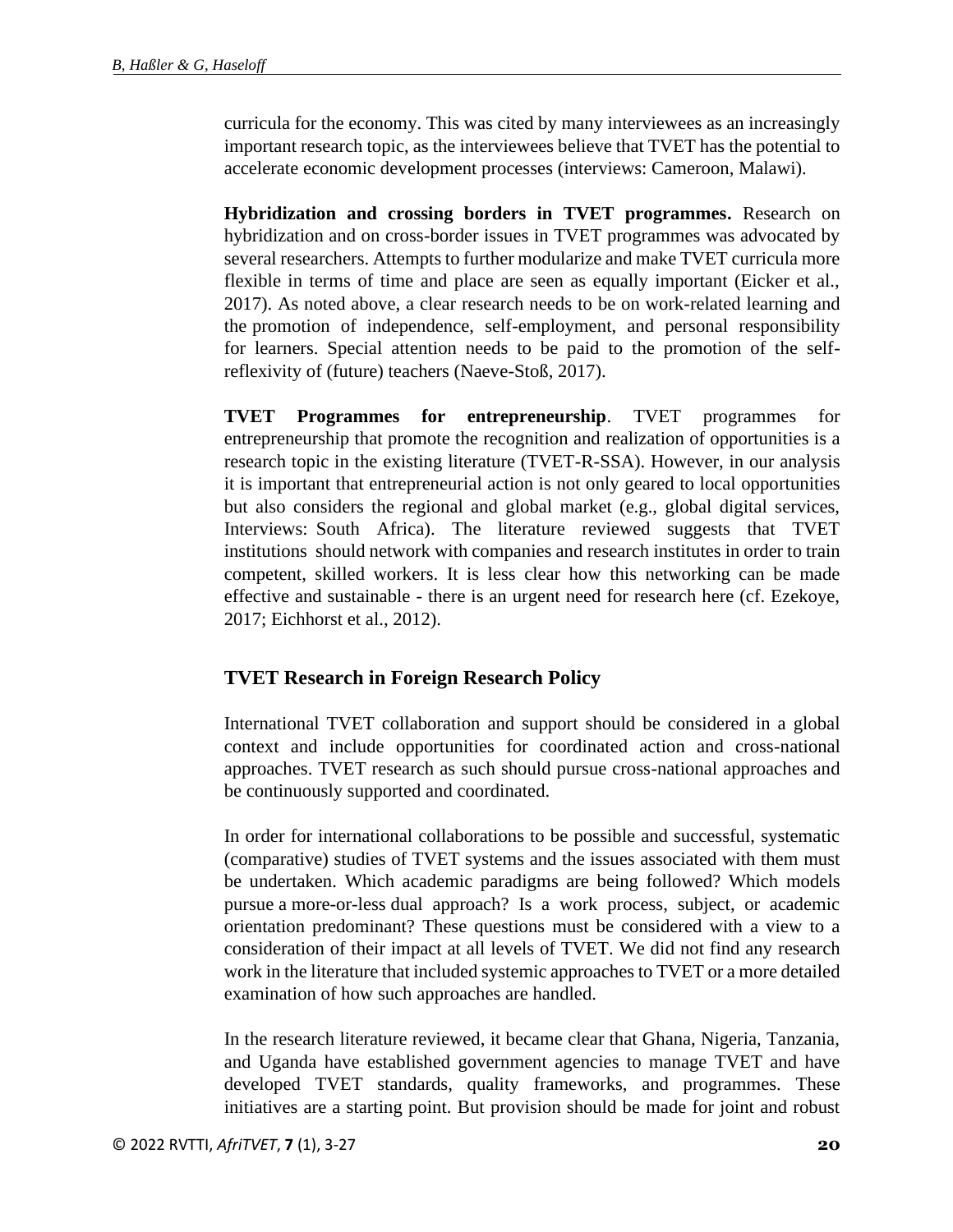evaluations of these developments and for further research into the effectiveness of interventions at all levels of TVET. In particular, the effectiveness of TVET policy needs to be investigated. Often, although certain objectives are recognised as important, they are not achievable by the relevant authorities and institutions.

## **Conclusion**

The study of TVET research in SSA contributes to its development and improvement, consequently developing TVET further, and ultimately leading to achieving associated development outcomes. The method of literature research, even considering grey literature and internet resources, only allowed a partial insight into the whole research process. Therefore, some primary research is necessary. It was therefore important to undertake interviews as well as undertake a community review of the evidence (Haßler, 2021a).

The results in this paper can provide a basis for future TVET research; however, they only form a starting point that needs to be continuously reflected upon and expanded through appropriate local insights. The original report (TVET-R-SSA) is openly licensed. The bibliography therein is available digitally to facilitate further research (https://docs.opendeved.net). The report and the report bibliography enable researchers seeking to explore new areas to build on the current state of research. Through the community engagement and collaboration towards TVET-R-SSA, the foundations for a network on TVET research in SSA were laid. A WhatsApp group (originally set up for the development of TVET-R-SSA) continues to be available for discussions of future research projects.

### **Recommendations**

The report makes a number of recommendations (TVET-R-SSA, Chapter 16). We recommend long-term international research programmes in which academic standards for research design and evaluation are developed, introduced, and implemented (jointly with a range of partners) in a contemporary and internationally compatible manner. To maintain up-to-date research, such programmes need to be either regional or international in scope. Such activities must also encourage continuous engagement with relevant research (e.g., through online forums, conferences, publications, etc.).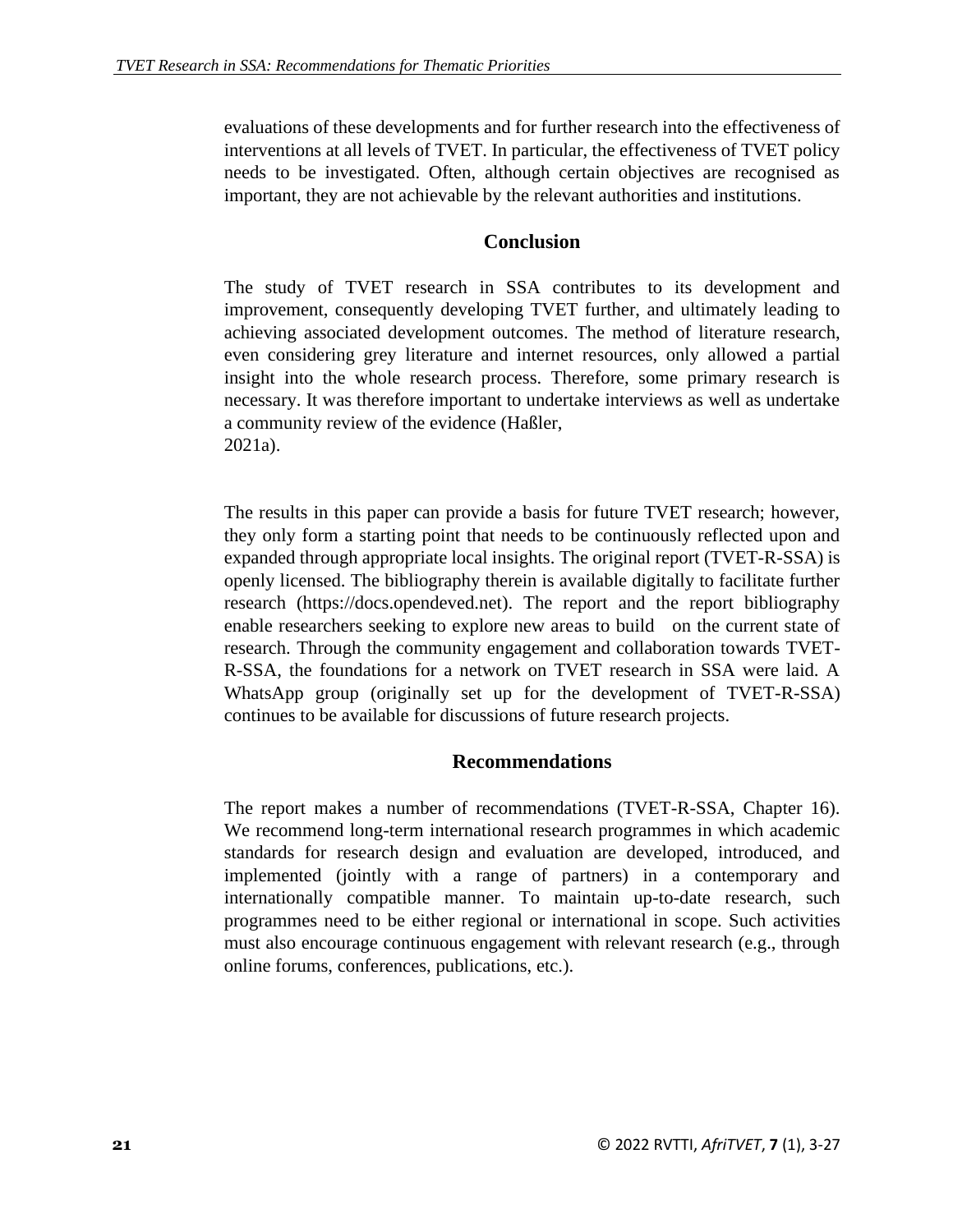#### **References**

- Adam, T., Agyapong, S., Asare, S., Heady, L., Wacharia, W., Mjomba, R., Mugo, J., Mukiria, F., & Munday, G. (2020). *Unlocking data to tell the story of education Webinar summary and synthesis*. ESSA, Zizi Afrique, EdTech Hub. in Africa: https://doi.org/10.5281/zenodo.4279156.
- Adam, T., El-Sefary, Y., Haßler, B., Khalayleh, A., Kremeia, A., Proctor, J., & Mtebe, J. (2021). *The Use of technology in the CPD implementation plan in Tanzania* [Technical Guidance]. EdTech Hub. https://doi.org/10.5281/zenodo.4665846. https://docs.edtechhub.org/lib/N5HMII3R.
- Ahmed, H. (2011*). Building capacity of teachers and trainers in technical and vocational education and training (TVET) in Sudan (Case of Khartoum State University)*. [PhD Thesis, Technische Universität Dresden]. http://www.qucosa.de/fileadmin/data/qucosa/documents/7391/thesis.pdf. (details)
- Allier-Gagneur, Z., McBurnie, C., & Haßler, B. (2020). *Characteristics of effective teacher education in low- and middle-income countries: a summary of evidence on teacher education (HDR10B)* (EdTech Hub Helpdesk Response No. 10B). https://doi.org/10.5281/zenodo.3873462.
- Allier-Gagneur, Z., McBurnie, C., Chuang, R., & Haßler, B. (2020). *Characteristics of effective teacher education in low- and middle-income countries: What are they and what role can EdTech play?* (Helpdesk Response No. 10B). EdTech Hub. https://doi.org/10.53832/edtechhub.0007.
- BIBB. (n.d.). *Federal Institute for Vocational Education and Training (BIBB) - Germany.* BIBB - Tasks of the Inter-Company Vocational Training Centres. https://www.bibb.de/en/12303.php.
- Belwal, R., Dawit, A. K., & Medhanie, G. A. (2010). Challenges of Curtin-AVU-AAU distance learning program in Ethiopia: A Case Study*. MERLOT Journal of Online Learning and Teaching.*
- Butler, E., & Ferrier, F. (2000). "*Don't be too polite, girls!" Women, work, and vocational education and training: A critical review of the literature*. National Centre for Vocational Education Research, 252 Kensington Road, Leabrook, South Australia 5068, Australia
- Chandra, S. (2020). Why the world needs a curriculum alignment hub [Working Paper]. *Learning Equality*. https://docs.edtechhub.org/lib/2RMKAHXF.
- Clark-Wilson, A., Bashir, A., & Kaye, T. (2021). *A Theory of Change for a Technology- Enhanced Education System in Bangladesh* (Working Paper No. 30). EdTech Hub. https://doi.org/10.5281/zenodo.4610089. .David, S., & Asamoah, C. (2011). Video as a tool for agricultural extension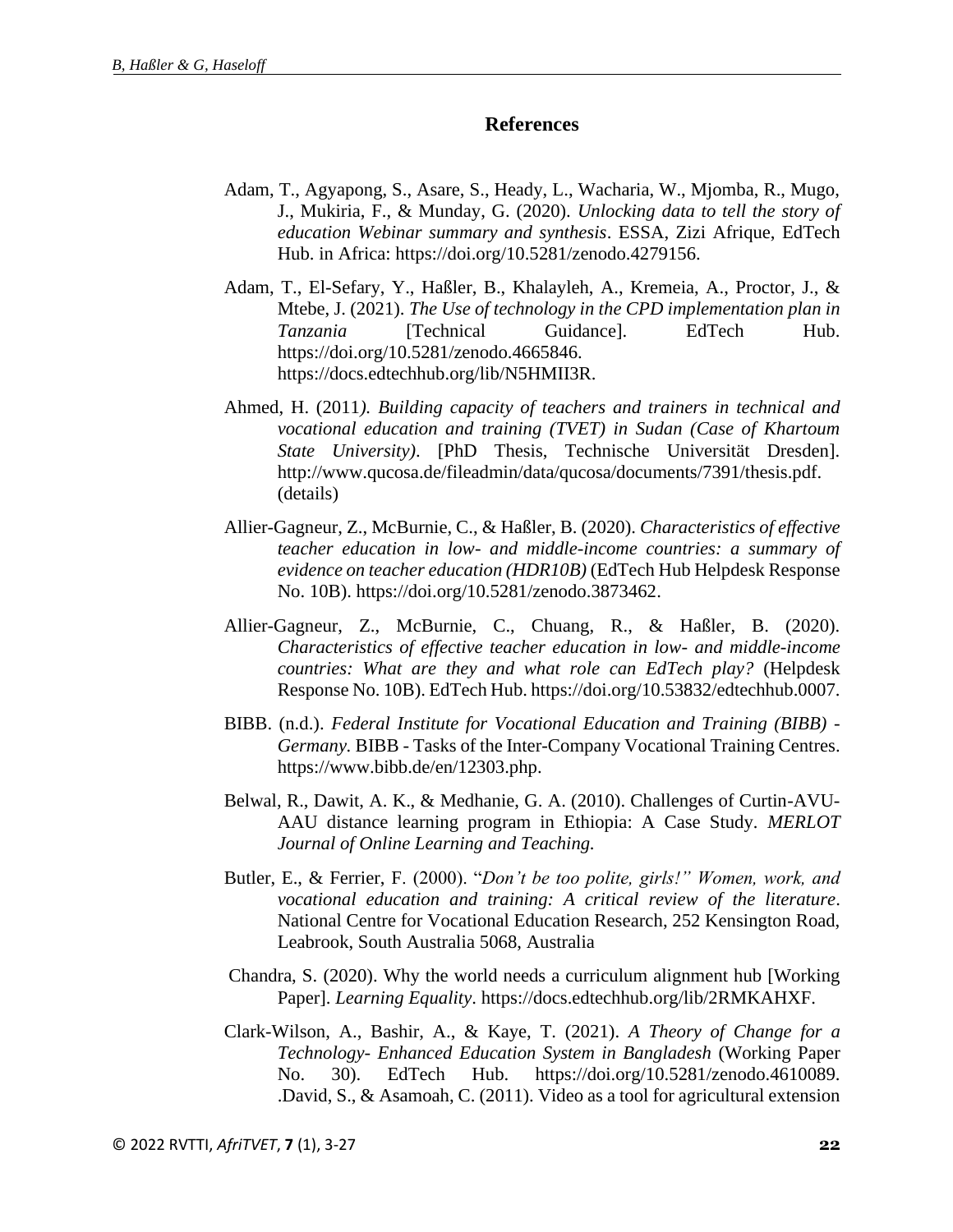in Africa: A case study from Ghana. *International Journal of Education and Development Using ICT.*

- Deissinger, T. (2013). Is the German Qualifications Framework an Instrument that Contributes to Permeability and Progression Within the VET System? An International Perspective. In K. Beck & O. Zlatkin-Troitschanskaia (Eds.), From *Diagnostics to Learning Success: Proceedings in Vocational Education and Training* (pp. 295–307). https://doi.org/10.1007/9789462091917\_023.
- Eichhorst, W., Rodríguez-Planas, N., Schmidl, R., & Zimmermann, K. F. (2012). *A Roadmap to Vocational Education and Training Systems Around the World* [Discussion Paper]. Institute of Labor Economics (IZA). http://repec.iza.org/dp7110.pdf.
- Eicker, F., Fiedler, K. A., & Haseloff, G. (2017). Networked shaping–a perspective for international vocational education and further education of vocational educators. In F. Kaiser & S. Krugmann (Eds.), *Social Dimension and Participation in Vocational Education and Training.*
- El-Serafy, Y., Khalayleh, A., Carter, A., Haßler, B., Proctor, J., & Adam, T. (2021). *Strategy for Tanzania — Focus Area: TCPD in primary schools*. EdTech Hub. https://doi.org/10.5281/zenodo.4742727.
- Ezekoye, B. N. (2017). *Paradigms for Networking Universities and Vocational Education and Training (VET) Institutions on Competency-Based Further Education in Sub- Saharan Africa* (UA-D817B237-7BE9-4322-AAA9- D0D6A0626163). 11.
- Gaidzanwa, R. (2008). *Gender Issues in Technical and Vocational Education and Training.*https://unevoc.unesco.org/e-forum/Session%205A%20Doc202% 20Gaidzanwa%20ENG.pdf.
- Haßler, B. (2020*). Teacher professional development and coaching in low-income countries: Overarching considerations for the use of technology*. EdTech Hub.
- Haßler, B. (2021a*). A mixed-methods evidence assessment for emergent fields of knowledge* (Working Paper No. 24). EdTech Hub. https://doi.org/10.53832/edtechhub.0003.https://docs.edtechub.org/lib/PU VV R28E.
- Haßler, B., & Haseloff, G. (2021b). *TVET research in SSA: Table of Thematic Priorities extending Mulder / Roelofs.* https://doi.org/10.53832/openedved. 0201.
- Haßler, B., Haseloff, G., Adam, T., Akoojee, S., Allier-Gagneur, Z., Ayika, S., Bahloul, K., Kigwilu, P. C., Costa, D. D., Damani, K., Gordon, R., Idris, A., Iseje, F., Jjuuko, R., Kagambèga, A., Khalayleh, A., Konayuma, G.,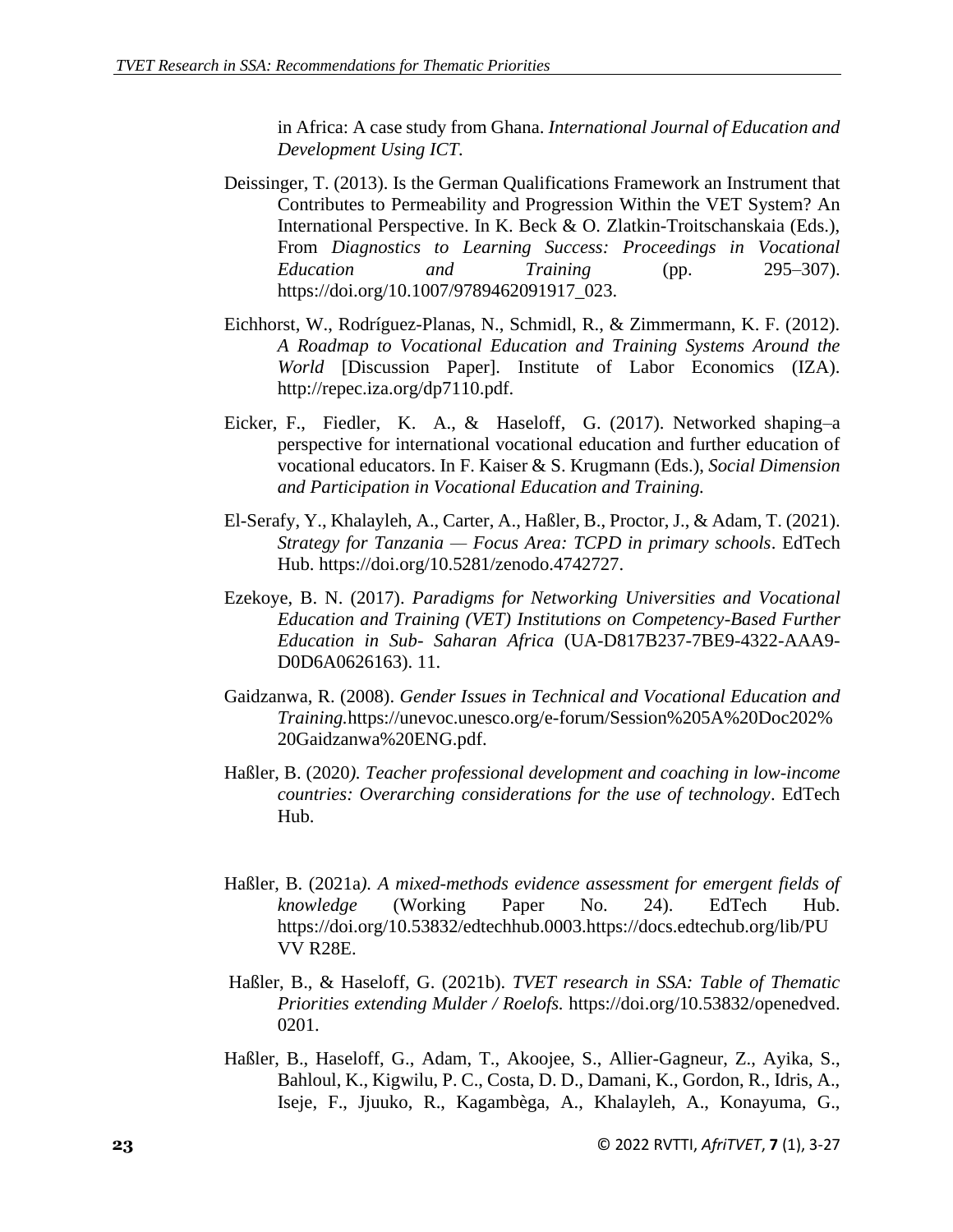Kunwufine, D., Langat, K., … Winkler, E. (2020a). *Technical and vocational education and training in sub- Saharan Africa: A systematic review of the research landscape (1st ed.).* VET Repository, Bundesinstitut für Berufsbildung, Bonn, Germany. https://doi.org/10.5281/zenodo.428 8831.

- Haßler, B., Hennessy, S., & Hofmann, R. (2018). *Sustaining and scaling pedagogic innovation in Sub-Saharan Africa: Grounded insights for teacher professional development*. 5(1). https://docs.opendeved.net/lib/ D2GQYC5 S.
- Haseloff, G. (2017). *The train the trainer-system: Results of a research and development project for and with VET pedagogues in Sub-Saharan Africa*. 7.
- Hoosen, S., & Butcher, N. (2017). Chapter 12: Considerations in costing ODL and ICTs in TVET. In C. Lachem (Ed.), *Using ICTs and Blended Learning in Transforming TVET.*
- Kaye, T., Groeneveld, C., & Bashir, A. (2020*). Monitoring distance education: A brief to support decision-making in Bangladesh and other low and lowermiddle income countries*. Zenodo. https://doi.org/10.5281/ZENO DO.4140 104.
- Khalayleh, A., Baloch, I., Dele-Ajayi, O., & Kaye, T. (2021). *A monitoring and evaluation framework for blended learning: Pakistan Ministry of Federal Education and Professional Training* [Working Paper]. EdTech Hub. https://doi.org/10.5281/zenodo.4633326.
- King, K. (2010). China's cooperation in education and training with Kenya: A different model? *International Journal of Educational Development*. https://doi.org/10.1016/j.ijedudev.2010.03.014.
- Kyobe, E. (2017). *The Concept of competence based assessment in vocational education and training* (UA-31AF5389-064E-4F71-A3D0- 4D008CE3E769). 7.
- Lange, S., & Benavot, A. (2016). *Achieving teaching quality in Sub-Saharan Africa: Empirical results from cascade training.* (LOCAL-SCOPUS\_ID:85017575802).Springer VS, Wiesbaden. https://doi.org/10 /gfw  $34w$ .
- Lolwana, P., & Oketch, M. O. (2017). *Introduction keynotes - Technical and vocational education and training in Sub-Saharan Africa: The missing middle in post-school* https://www.wbv.de/artikel/6004570w011.
- Maclean, R., & Wilson, D. (2009). *International handbook of education for the changing world of work: Bridging academic and vocational learning*. Springer Science & Business Media.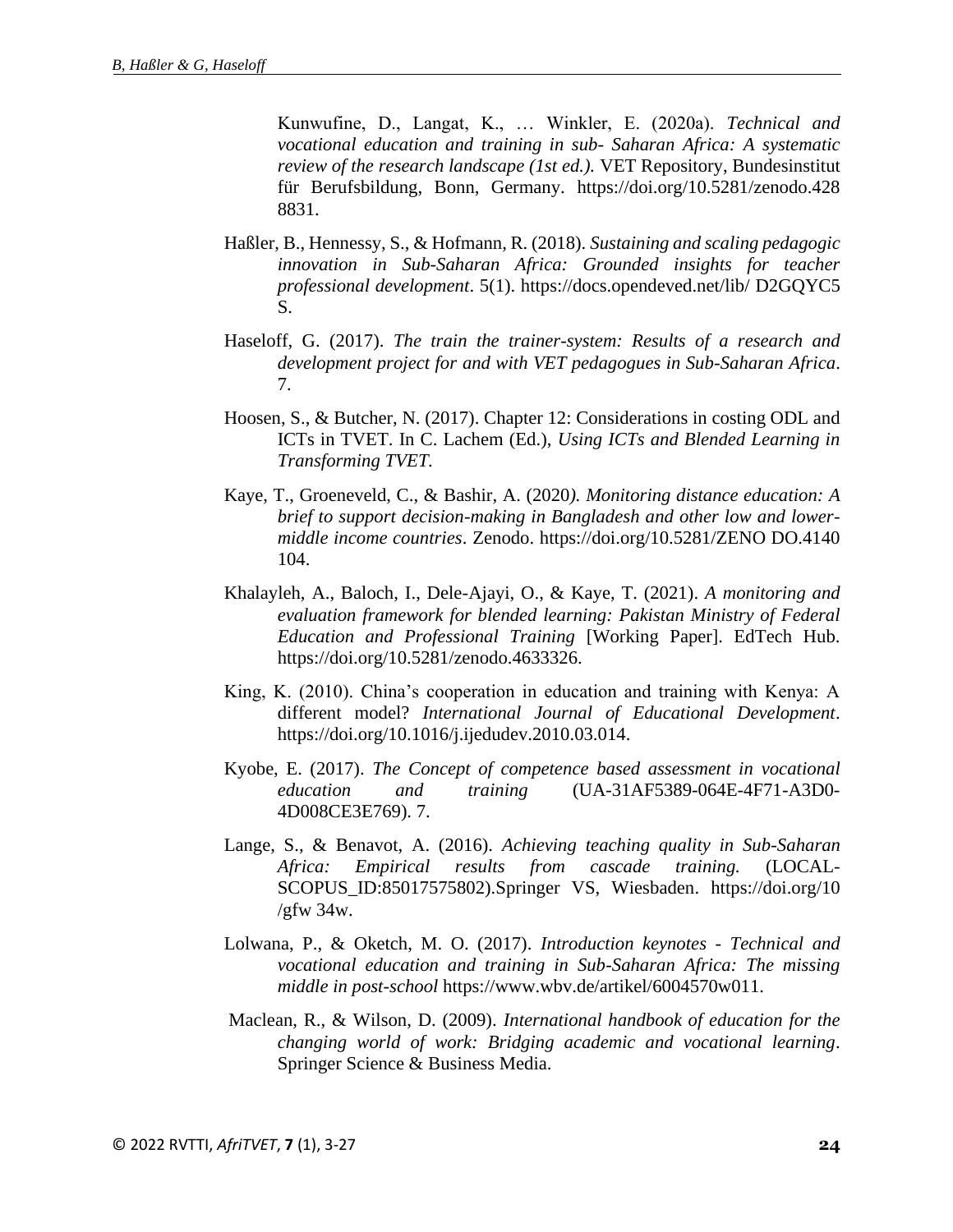- Mayaka, M., & King, B. (2002). A Quality assessment of education and for Kenya's tour- operating sector. *Current Issues in Tourism*. https://doi.org/10.1080/ 13683500208667911.
- McBurnie, C. (2020, November 21). Monitoring and evaluating radio in education. *EdTech Hub*. https://doi.org/10.5281/zenodo.4707898.
- McBurnie, C. (2021). Navigating the 'data revolution'*: A case study on the one tablet per school programme in Sierra Leone* (Working Paper No. 12). EdTech Hub. https://doi.org/10.5281/zenodo.4430545.
- McBurnie, C., & Beoku-Betts, I. (2021). *Advancing data-driven decision-making for school improvement: Findings from the one tablet per school user testing programme in Sierra Leone* [Working paper]. EdTech Hub. https://doi.org/10.5281/zenodo.4896502.
- McBurnie, C., & Plaut, D. (2021). *Continuous professional development in Sierra Leone: Scoping phase overview* [Internal papers]. *EdTech Hub*. https://doi.org/10.5281/zenodo.4774318. Available from
- McBurnie, C., Allier-Gagneur, Z., & Haßler, B. (2020). *Characteristics of effective teacher education in low- and middle-income countries: an annotated bibliography (HDR10C)*(EdTech Hub Helpdesk Response No. 10C). EdTech Hub. https://doi.org/10.53832/edtechhub.0008.
- McBurnie, C., Moriba, S., & Brainard, P. (2021, March). Sierra Leone series: Freetown Teachers College and its multimodal approach to teacher professional development [Blog post]. *EdTech Hub*. https://doi.org/10.5281/zenodo.4584801.
- McGrath, S., Mulder, M., Papier, J., & Suart, R. (Eds.). (2019*). Handbook of vocational education and training: Developments in the changing world of work*. Springer International Publishing. https://www.springer.com/gp /book/9783319945316.
- Mertineit, K. D. (2013, June). TVET for a green economy. https://www.enterprisedevelopment.org/wp-content/uploads/TVET\_Green\_Economy.pdf.
- Mulder, M., & Roelofs, E. (2011*). A critical review of vocational education and training research and suggestions for the research agenda.* Wageningen University https://www.mmulder.nl/wp-content/uploads/2011/11/2012- Mulder-Roelofs-Critical-Review-of-VET-Research-and-Research-Agenda .pdf
- Mulder, M., & Roelofs, E. (2012). *A Critical Review of Vocational Education and Training Research in 2012 and Suggestions for the Research Agenda*. https://www.mmulder.nl/wp-content/uploads/2011/11/2013-Mulder-Roelofs-Critical-Review-of-VET-Research-and-Research-Agenda-2012 .pdf.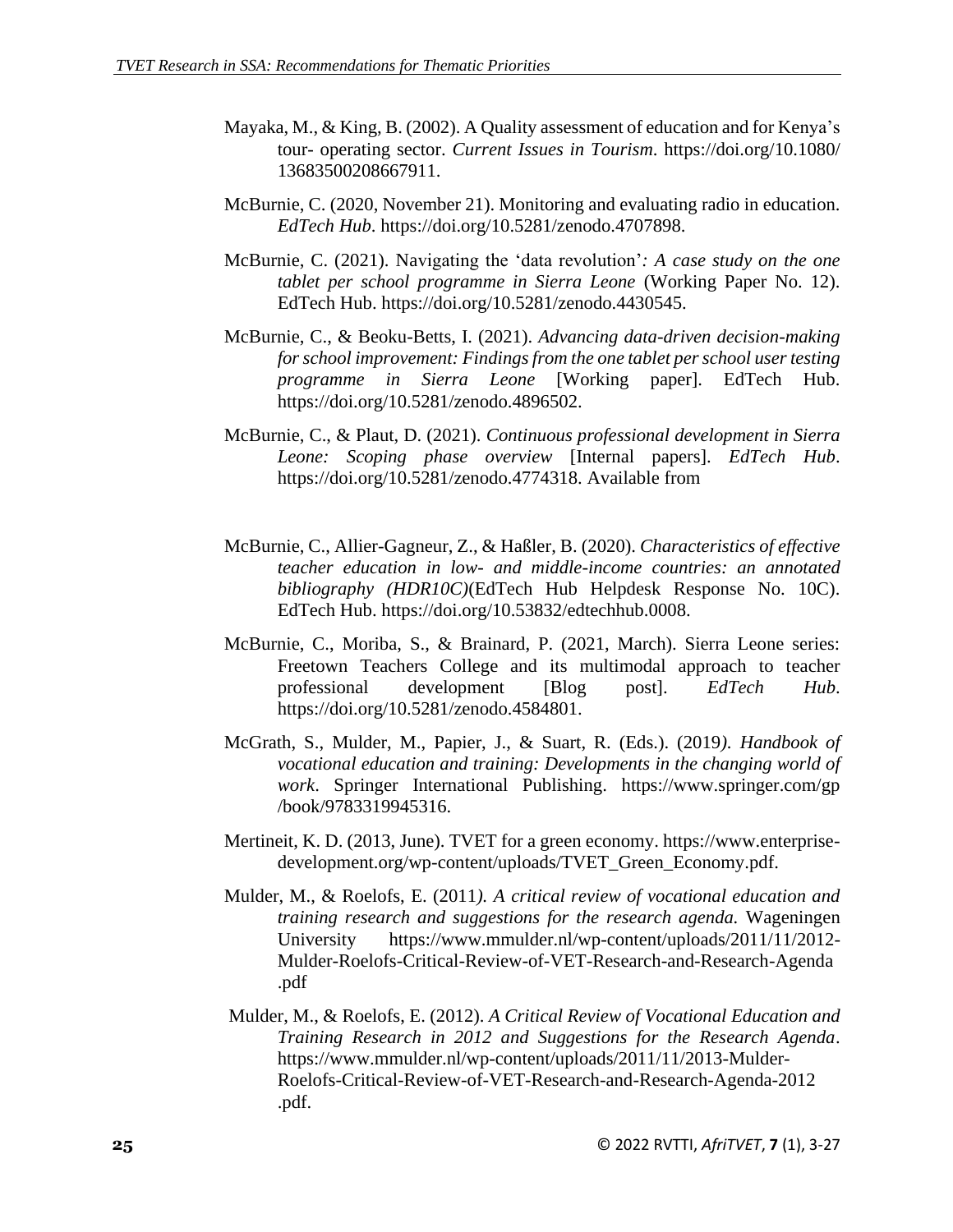- Naeve-Stoß, N. (2017). The need of developing a self-critical experimental attitude – intentions, concepts and consequences for vocational teacher education. *Social Dimension and Participation in Vocational Education and Training*, 4.
- Oketch, M. (2017). *Cross-country comparison of TVET systems, practices and policies, and employability of youth in Sub-Saharan Africa*. https://www.researchgate.net/publication/351773733\_Crosscountry\_comp arison\_of\_TVET\_systems\_practices\_and\_policies\_and\_employability\_of\_ youth in sub- Saharan Africa/citation/download
- Oketch, M. O. (2007). To vocationalise or not to vocationalise? Perspectives on current trends and issues in technical and vocational education and training (TVET) in Africa*. International Journal of Educational Development*, 27(2), 220–234. https://doi.org/10.1016/j.ijedudev.2006.07.004.
- Oketch, M., Mutisya, M., & Sagwe, J. (2012). Parental aspirations for their children's educational attainment and the realization of universal primary education (UPE) in Kenya: Evidence from slum and non-slum residences

(DOI- 10.1016/j.ijedudev.2011.04.002). 1203. .

- Papier, J. (2017). *A comparative study of TVET in 5 African Countries with a specific focus on TVET Teacher Educatio*n. (details)
- Papier, J., Hartmann, M. D., Ogwo, B. A., Ezekoye, B. N., & Gessler, M. (2017). *Fundamentals... Session 1 - Vocational education and training: Basics for teaching and research in vocational education and training at universities* (F. Eicker, G.Haseloff, B. Lennartz, G. Haseloff, F. Eicker, & B. Lennartz, Eds.; pp. 39–40). W. Bertelsmann Verlag. https://www.ssoar.info/ssoar/ handle/document/52708.
- Pongo, N., Effah, B., & Osei-Owusu, B. (2014). *The impact of TVET on Ghana'ssocio- economic development: A case study of ICCES TVET skills training in two regions of Ghana*. American International Journal of Contemporary Research, 3.https://www.researchgate.net/profile/Bernard \_Effah/publication/261146524\_The\_Impact\_of\_TVET\_on\_Ghana's\_Socio Economic\_Development\_A\_Case\_Study\_of\_ICCES\_TVET\_Skills\_Traini ng\_in\_Two \_Regions\_of\_Ghana/links/00b495335790e9baf5000000.pdf.
- Rauner, F. (2017). *Grundlagen beruflicher Bildung: Mitgestalten der Arbeitswelt. wbv.*
- Rauner, F., Heinemann, L., Maurer, A., & Haasler, B. (2013*). Competence development and assessment in TVET (COMET): Theoretical framework and empirical results*. Springer Netherlands. https://www.springer.com/gb/book/9789400747241.